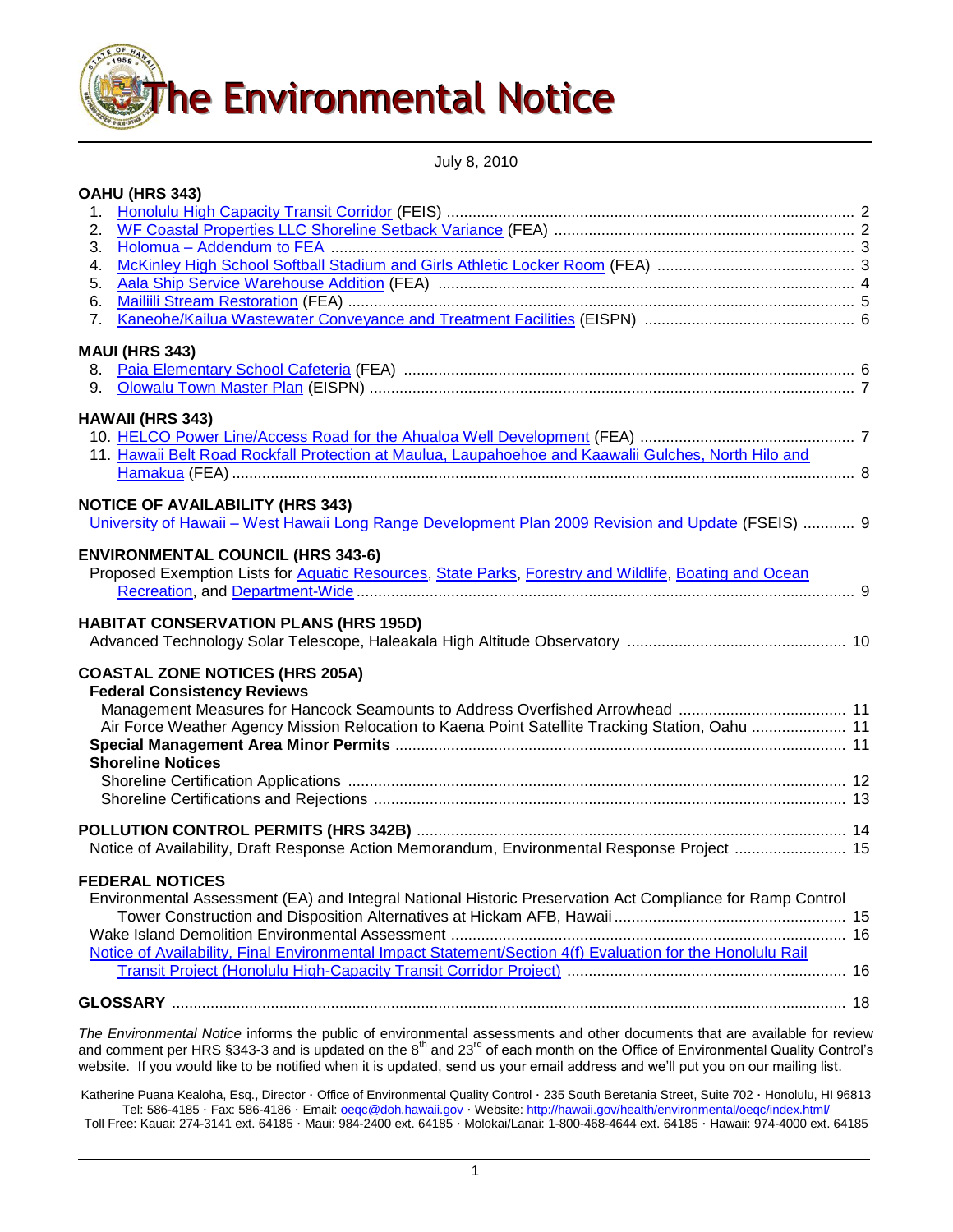# **OAHU (HRS 343)**

## **1. [Honolulu High Capacity Transit Corridor](http://oeqc.doh.hawaii.gov/Shared%20Documents/Forms/AllItems.aspx?RootFolder=%2fShared%20Documents%2fEA_and_EIS_Online_Library%2fOahu%2f2010s%2f2010-07-08-OA-FEIS-HONOLULU-HIGH-CAPACITY-TRANSIT-CORRIDOR&View=%7bC0C5C897-3066-4821-864E-36FB3D77F5D5%7d) (FEIS)**

| Island:<br><b>District:</b><br>TMK: | Oahu<br>Ewa and Honolulu<br>various                                                                                                                                                                                                                                                       |
|-------------------------------------|-------------------------------------------------------------------------------------------------------------------------------------------------------------------------------------------------------------------------------------------------------------------------------------------|
| <b>Proposing</b>                    |                                                                                                                                                                                                                                                                                           |
| Agency:                             | City and County of Honolulu, Dept of Transportation Services, 650 South King Street, 3 <sup>rd</sup><br>Floor, Honolulu, HI 96813. Wayne Y. Yoshioka, Director, 768-8303                                                                                                                  |
| <b>Approving</b>                    |                                                                                                                                                                                                                                                                                           |
| Agency:                             | Governor, c/o Office of Environmental Quality Control, 235 S. Beretania Street, Suite 702,<br>Honolulu, HI 96813. 586-4185                                                                                                                                                                |
| <b>Consultant:</b>                  | Parsons Brinkerhoff, 1001 Bishop Street, Suite 2400, American Savings Bank Tower,<br>Honolulu, HI 96813. Steven Hogan, 768-6133                                                                                                                                                           |
| <b>Permits:</b>                     | Clean Water Act Sec 401,402, 404; CZM, DPP Special District, FAA unconditional<br>approval of the airport layout plan, FAA Form 7460.1 Notice of Proposed Construction or<br>Alteration, Noise permit and variance, bridge, SMA, stream channel alteration, shoreline<br>setback variance |
| <b>Comments:</b>                    | Notice of Availability. Acceptance or Non-Acceptance, will be determined at a later date                                                                                                                                                                                                  |

This Final EIS identifies the Preferred Alternative, which consists of a 20-mile elevated guideway that includes transit stations, park-and-ride facilities, maintenance and storage facility, and other ancillary facilities to support the transit system. The Project includes the construction and operation of a fixed guideway rail system. It is a portion of the Locally Preferred Alternative that begins at the University of Hawaii at West Oahu (near the future Kroc Center), and proceeds vial Farrington Highway and Kamehameha Highway (adjacent to Perl Harbor), to Aolele Street serving the Airport, to Dillingham Blvd., to Nimitz Highway, to Halekauwila Street, and ending at Ala Moana Center. This FEIS addresses agency and public comments on the Draft EIS and documents the effects and potential consequences on the natural and human environment, including effects on land use and economic activity; communities and neighborhoods; visual and aesthetic conditions; air quality and energy; noise and vibration; hazardous materials; natural resources; water quality; and archaeological, cultural and historic resources. It also includes documentation of measures to avoid and minimize effects to the natural and built environments and includes mitigation and other commitments. Financial implications of construction and operation of the transit system are also evaluated.

## **2. [WF Coastal Properties LLC Shoreline Setback Variance](http://oeqc.doh.hawaii.gov/Shared%20Documents/EA_and_EIS_Online_Library/Oahu/2010s/2010-07-08-OA-FEA-WF-Coastal-Prop-Shoreline-Setback-Var-Kahala.pdf) (FEA)**

| Island:            | Oahu                                                                                                 |
|--------------------|------------------------------------------------------------------------------------------------------|
| <b>District:</b>   | Honolulu                                                                                             |
| TMK:               | $3-5-3: 8, 9$ and 10                                                                                 |
| <b>Applicant:</b>  | WF Coastal Properties, LLC, 1360 Mokulua Drive, Kailua, HI 96734. 262-4446                           |
| <b>Approving</b>   |                                                                                                      |
| Agency:            | City and County of Honolulu, Dept of Planning and Permitting, 650 South King Street, 7 <sup>th</sup> |
|                    | Floor, Honolulu, HI 96813. Ann Asaumi, 768-8020                                                      |
| <b>Consultant:</b> | PlanPacific, Inc., 345 Queen Street, Suite 802, Honolulu, HI 96813. Lisa Imata, 521-9418             |
| <b>Permits:</b>    | Shoreline Setback Variance, Minor Shoreline Structure Permit, Grading and Building                   |
| <b>Comments:</b>   | FEA accepted by the Approving Agency. There is no comment period                                     |

The applicant seeks approval for various improvements within the shoreline setback of its properties located at 4433, 4423 and 4415 Kahala Avenue. The improvements include new support structures for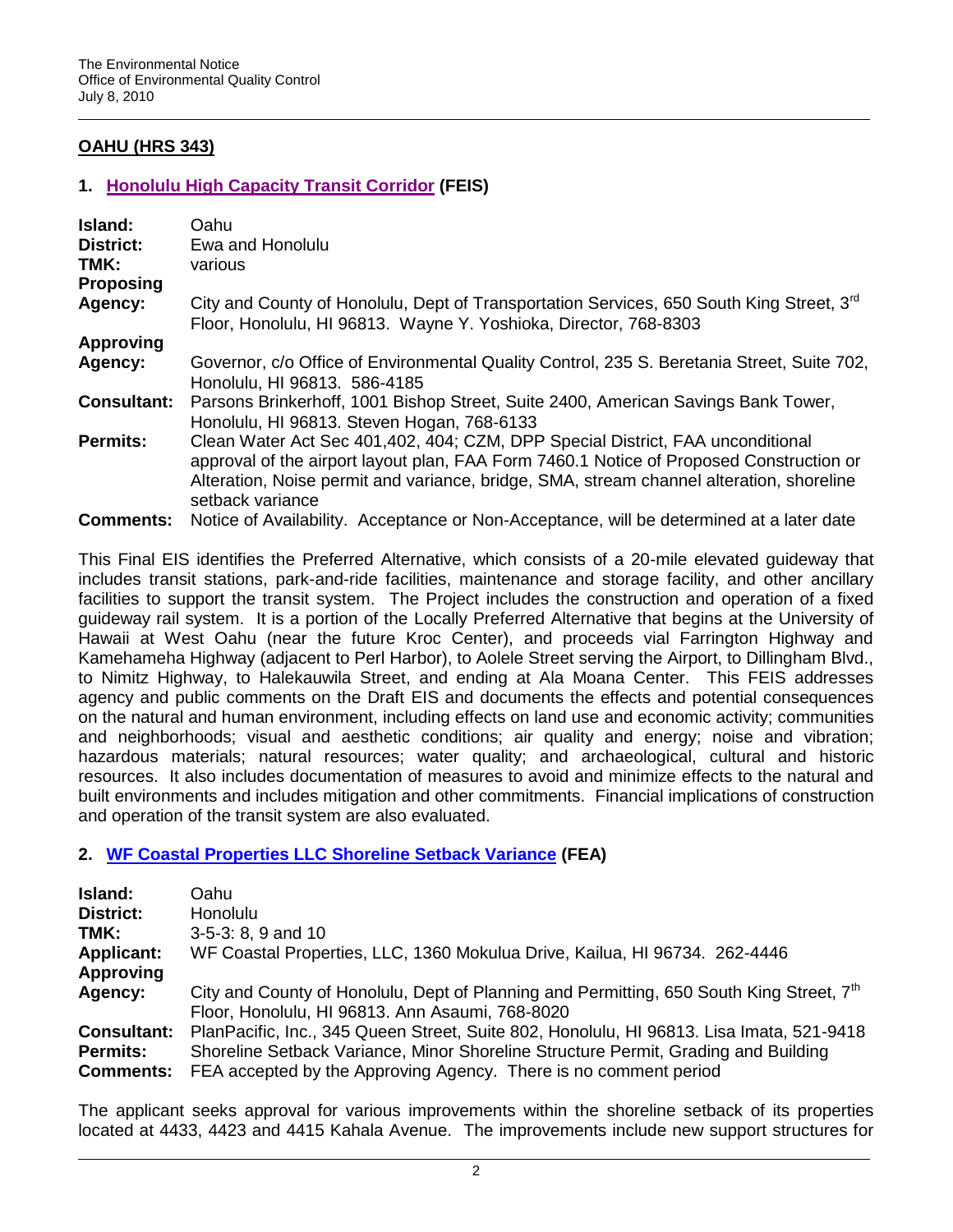the existing, nonconforming seawalls on Parcels 8, 9, and 10; installing an open metal fence along the top of the existing seawalls; installing open metal fences along the sides of the properties (one on Parcel 8 and one on Parcel 10); removal of stairs within the existing seawall on Parcel 9; veneer work on the existing seawall on Parcel 8; removal of remnant concrete pads; and, grading, grubbing, and landscaping improvements. The proposed improvements will occur landward of the existing seawalls. The project will require a Shoreline Setback Variance, Minor Shoreline Structure permit, and other ministerial permits. The project site is currently vacant.

### **3. Holomua – [Addendum to FEA](http://oeqc.doh.hawaii.gov/Shared%20Documents/EA_and_EIS_Online_Library/Oahu/2010s/2010-07-08-OA-FEA-Holomua-Addendum.pdf)**

| <b>Island:</b><br>District:<br>TMK:<br><b>Applicant:</b> | Oahu<br>Honolulu<br>$(1)$ 2-4-6 17 & 18<br>THM Partners LLC, 615 Piikoi Street, Suite 808, Honolulu, HI 96814. Serge M. Krivatsy,<br>MAI, 237-5287  |
|----------------------------------------------------------|-----------------------------------------------------------------------------------------------------------------------------------------------------|
| <b>Approving</b>                                         |                                                                                                                                                     |
| Agency:                                                  | Hawaii Housing Finance and Development Corp., 677 Queen Street, Honolulu, HI 96813                                                                  |
| <b>Consultant:</b>                                       | PBR HAWAII, 1001 Bishop Street, Suite 650, Honolulu, HI 96813. Tom Schnell, AICP,                                                                   |
|                                                          | Senior Associate, ph; 521-5631, fax: 523-1402                                                                                                       |
| <b>Permits:</b>                                          | Conditional Use for Joint Development; Grading and Building; Sewer and Water                                                                        |
|                                                          | Connection; Americans with Disability Act (ADA) Accessibility Requirements                                                                          |
| <b>Comments:</b>                                         | 30-day comment period starts from the date of this Notice. Address comments to the<br>Applicant, with copies to the Approving Agency and Consultant |

The project applicant, THM Partners LLC, is providing an addendum to the previously approved Holomua Final Environmental Assessment (EA). Holomua will be an affordable and moderately-priced condominium building at 1315 Kalakaua Avenue The purpose of the addendum is to clarify a discrepancy between the text and the graphics found within the EA. The Draft and Final EA's contained building plans showing the entire building encroaching into the property"s rear yard setback. The drawings also show that the encroachment extends vertically from the ground level to the top floor of the building. However, the text of the Draft and Final EA's stated that the rear yard encroachment was for the garage levels of the building only and that the floors above the garage would not encroach into the setback. The building plans contained in the Draft and Final EA's have not changed. However, the addendum is provided to solicit new or revised comments based on the clarification related to the rear yard setback.

Subsequent to receiving comments, a setback exemption for the residential floors within the rear setback will be processed as an amendment to previously approved City and County of Honolulu Council Resolution No. 08-241, FD1, which authorized certain exemptions for Holomua, in accordance with Chapter 201H, Hawaii Revised Statutes.

## **4. [McKinley High School Softball Stadium and Girls Athletic Locker Room](http://oeqc.doh.hawaii.gov/Shared%20Documents/EA_and_EIS_Online_Library/Oahu/2010s/2010-07-08-OA-FEA-McKinley-High-Softball-Stadium.pdf) (FEA)**

| Island:<br><b>District:</b><br>TMK: | Oahu<br><b>Honolulu</b><br>1-2-3-09: por. 01                                                                                                                                      |
|-------------------------------------|-----------------------------------------------------------------------------------------------------------------------------------------------------------------------------------|
| <b>Proposing</b>                    |                                                                                                                                                                                   |
| Agency:                             | Dept of Education, Kalanimoku Building, Room 431, Honolulu, HI 96813. Cheng-Hsin<br>Chang, 586-0481 (Softball Stadium), Arnold Fukunaga, 586-0440 (Girls Athletic Locker<br>Room) |
| <b>Approving</b><br>Agency:         | Same                                                                                                                                                                              |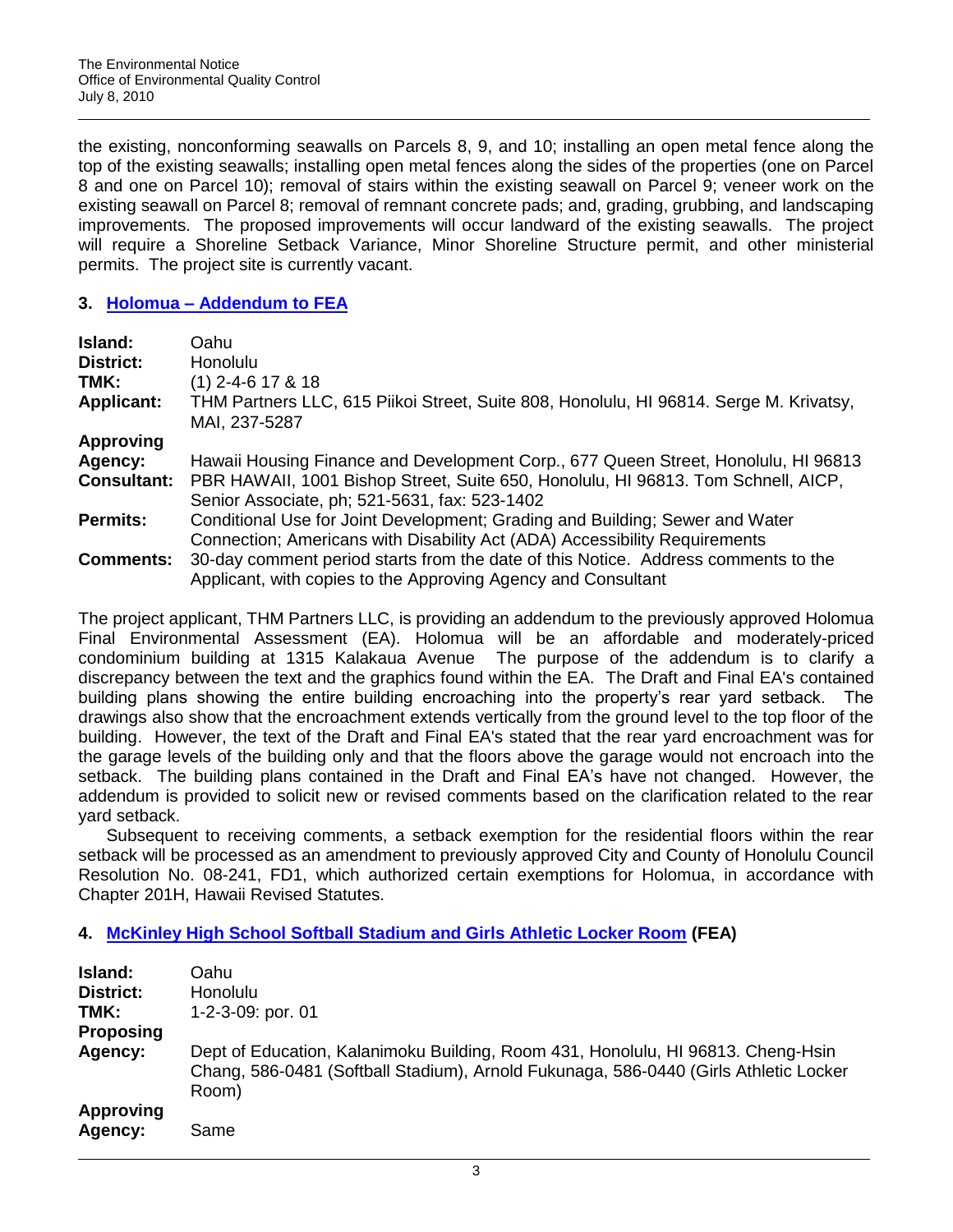| <b>Consultant:</b> | Gerald Park Urban Planner, 95-595 Kanamee Street #324, Mililani, HI 96789. 625-9626    |
|--------------------|----------------------------------------------------------------------------------------|
| <b>Permits:</b>    | Hawaii Community Development Authority Development Permit, Building, Electrical,       |
|                    | Plumbing, Sidewalk/Driveway, and Demolition Work; Construction Dewatering; Grubbing,   |
|                    | Grading, and Stockpiling; Excavate Public Right-of-Way; NPDES, Variance from Pollution |
|                    | Controls (Noise)                                                                       |
|                    |                                                                                        |

**Comments:** FEA accepted by the Approving Agency. There is no comment period

Fugitive dust and noise can be anticipated during the construction of the proposed facilities. Both projects should not interfere with classroom instruction since both are located away from classroom buildings. Construction vehicles hauling materials will contribute to traffic on roadways (primarily Pensacola Street) in the vicinity of the job site. The probability of uncovering archaeological deposits is low because both sites have been previously altered.

The primary long-term impact is to provide equitable athletic locker room for girls and a competition softball field for girls. Both facilities are not anticipated to result in adverse location and visual impacts and over time will be a part of the school"s athletic complex. When the softball stadium is used for evening games, spectator noise and light spillage from the stadium field lights into adjoining multiresidential areas cannot be avoided. Field lights will be angled to illuminate the playing field and all light fixtures will be shielded to minimize light spillage from the top and sides of the fixture into the night sky. Shielding will also help to minimize birds from being attracted to the light. It is anticipated that stadium use and thus lighting and stadium noise will cease by 10:00 PM per noise regulations of the State Department of Health.

## **5. [Aala Ship Service Warehouse Addition](http://oeqc.doh.hawaii.gov/Shared%20Documents/EA_and_EIS_Online_Library/Oahu/2010s/2010-07-08-OA-FEA-Aala-Ship-Service.pdf) (FEA)**

| Island:            | Oahu                                                                                                             |
|--------------------|------------------------------------------------------------------------------------------------------------------|
| <b>District:</b>   | Honolulu                                                                                                         |
| TMK:               | 1-5-35:07 por.                                                                                                   |
| <b>Applicant:</b>  | Aala Ship Service, 869 N. Nimitz Highway, Honolulu, HI 96817                                                     |
| <b>Approving</b>   |                                                                                                                  |
| Agency:            | Dept of Transportation, 869 Punchbowl Street, Honolulu, HI 96813. Dean Watase, 587-<br>1883                      |
| <b>Consultant:</b> | Environmental Communications, Inc., 1188 Bishop Street, Suite 2210, Honolulu, HI<br>96813. Taeyong Kim, 528-4661 |
| <b>Permits:</b>    | <b>Building</b>                                                                                                  |
| <b>Comments:</b>   | FEA accepted by the Approving Agency. There is no comment period                                                 |

The project site presently consists of a vacated industrial lot that was formerly used for refrigerated storage. The lot is paved and structural elements of the former warehouse remain. The proposed action consists of the construction of a warehouse building for the Aala Ship Service complex. This warehouse structure will consists of a metal building with the dimensions of 60x165 feet for a total of 9,900 square feet of floor area. The structure will feature two roll up doors for access and a single toilet room. The warehouse is intended for storage and holding of overflow items that cannot be accommodated in the existing Aala Ship Service warehouse.

Construction related impacts such as traffic, air and noise will increase in the short term however long-term, operational adverse impacts are not expected. The proposed action is a simple storage facility that will allow goods to be kept under cover. No adverse indirect or secondary impacts are anticipated, nor is the project expected to contribute to the long-term cumulative impacts of the harbor operations.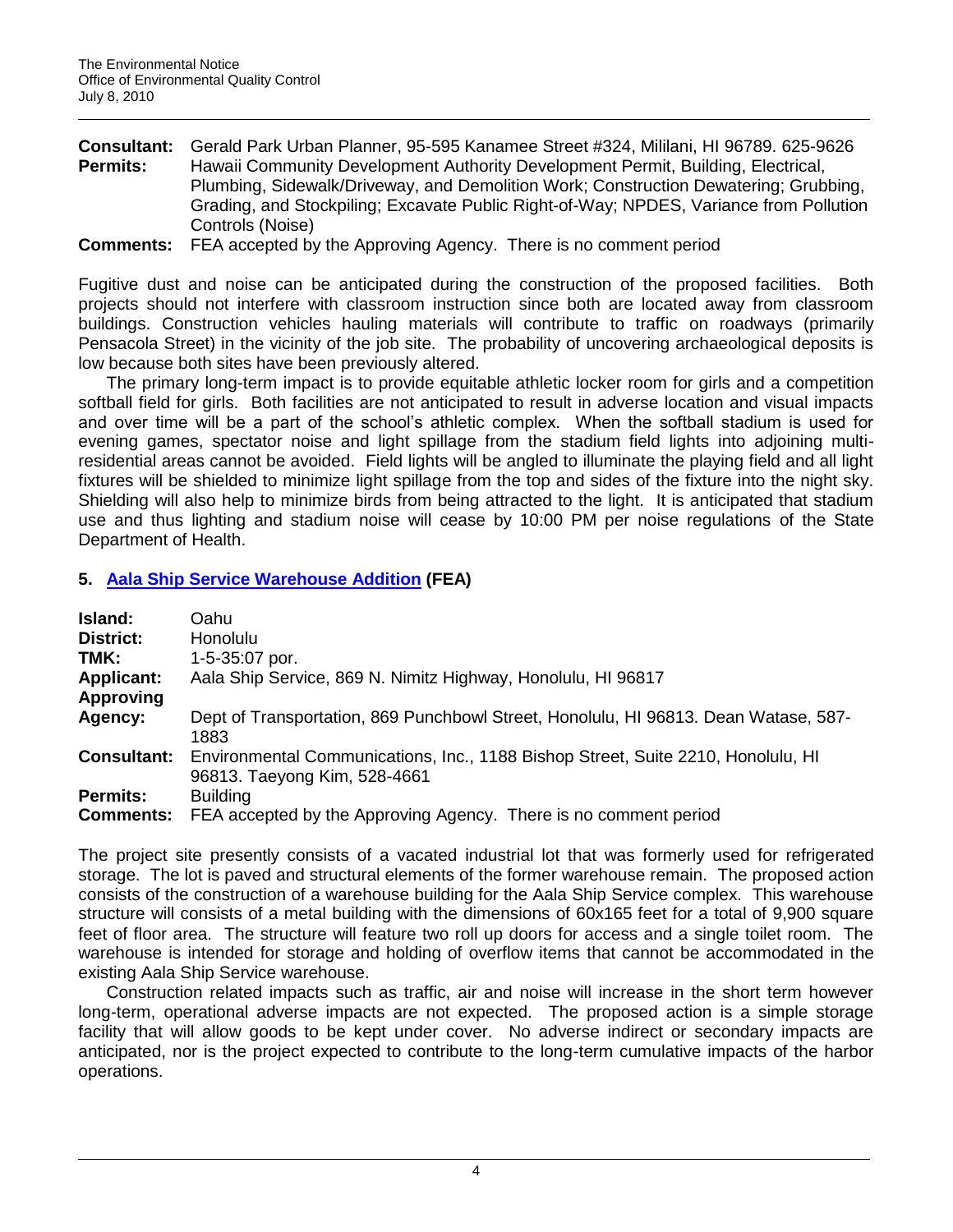## **6. [Mailiili Stream Restoration](http://oeqc.doh.hawaii.gov/Shared%20Documents/EA_and_EIS_Online_Library/Oahu/2010s/2010-07-08-OA-FEA-Mailiili-Stream-Restoration.pdf) (FEA)**

| Island:            | Oahu                                                                                                                                               |
|--------------------|----------------------------------------------------------------------------------------------------------------------------------------------------|
| District:          | Waianae                                                                                                                                            |
| TMK:               | $(1)$ 8-6-02:03                                                                                                                                    |
| <b>Proposing</b>   |                                                                                                                                                    |
| Agency:            | City and County of Honolulu, Dept of Facility Maintenance, 1000 Uluohia Street, Room<br>215, Kapolei, Hawaii 96707. Jeoffrey S. Cudiamat, 768-3343 |
| <b>Approving</b>   |                                                                                                                                                    |
| Agency:            | Same                                                                                                                                               |
| <b>Consultant:</b> | R. M. Towill Corporation, 2024 North King Street, Suite 200, Honolulu, HI 96819. Chester<br>Koga, 842-1133, email: chesterk@rmtowill.com           |
| <b>Permits:</b>    | Approval of Construction Plans & Specifications; Department of the Army – Plan Review                                                              |
| <b>Comments:</b>   | FEA accepted by the Approving Agency. There is no comment period                                                                                   |

On July 28, 2009, the U.S. Environmental Protection Agency ("EPA"), issued their Findings of Violation and Order for Compliance to the City and County of Honolulu ("Respondent") in accordance with the provisions of Section 301 of the Clean Water Act ("CWA") (33 USC 1311) (EPA Docket No. CWA-404- 309(a)-09-020). It was determined that the Respondent placed or caused to be placed "concrete rubble, metal debris, used asphalt, and dirt (collectively, fill material) along the channel walls of Mailiili Stream" The total area of the fill material was estimated to be 1.08 acres.

The project location is approximately 0.75 miles inland from Farrington Highway (State Route 93) along Mailiili Road on a parcel identified as Tax Map Key (1) 8-6-02:03. The subject property is owned by the City & County of Honolulu. The Department of Facility Maintenance, City and County of Honolulu, proposes to remove approximately 1,533 cubic yards of fill material (concrete, asphalt, metal, soil) from the bottom of Mailiili Stream. The material removal will be conducted between September and April in order to avoid periods when the Hawaiian Stilt are known to nest in the area. The material that is removed will be disposed at an approved landfill. In order to prevent silt from entering the stream, a sandbag barrier will be placed along the downstream side of the work zone.

## **7. [Kaneohe/Kailua Wastewater Conveyance and Treatment](http://oeqc.doh.hawaii.gov/Shared%20Documents/EA_and_EIS_Online_Library/Oahu/2010s/2010-07-08-OA-EISPN-Kaneohe-Kailua-Wastewater-Conveyance.pdf) Facilities (EISPN)**

| Oahu                                                                                                                                                                                                                                                                                                                                                                                                                                                                                                                                                                                                       |
|------------------------------------------------------------------------------------------------------------------------------------------------------------------------------------------------------------------------------------------------------------------------------------------------------------------------------------------------------------------------------------------------------------------------------------------------------------------------------------------------------------------------------------------------------------------------------------------------------------|
| Koolaupoko                                                                                                                                                                                                                                                                                                                                                                                                                                                                                                                                                                                                 |
| 4-4-08:01; 4-4-11:81; 4-5-30:01, 36, and 47; 4-2-15:09; 4-2-17:01, 16, 18 and 21; 4-4-<br>11:03, 81, 82 and 83; 4-4-12:01, 02, 64 and 65; 4-5-31:76; 4-5-32:01; 4-5-38:01; 4-5-<br>100:01, 02, 03, 04 and 52; 4-5-101:33, 34, 35, 36, 37 and 38                                                                                                                                                                                                                                                                                                                                                            |
|                                                                                                                                                                                                                                                                                                                                                                                                                                                                                                                                                                                                            |
| City and County of Honolulu, Dept of Environmental Services, 1000 Ulu Ohia Street, Suite<br>308, Kapolei, HI 96707. Jack Pobuk, 768-3464                                                                                                                                                                                                                                                                                                                                                                                                                                                                   |
|                                                                                                                                                                                                                                                                                                                                                                                                                                                                                                                                                                                                            |
| Same                                                                                                                                                                                                                                                                                                                                                                                                                                                                                                                                                                                                       |
| Wilson Okamoto Corporation, 1907 South Beretania St., Suite 400, Honolulu, HI 96813.<br>Earl Matsukawa, 946-2277                                                                                                                                                                                                                                                                                                                                                                                                                                                                                           |
| Section 404, Clean Water Act, Department of the Army, Section 10, Rivers and Harbors<br>Act, Department of the Army and Coast Guard; Section 401, Clean Water Act, Water<br>Quality Certification, NPDES Individual Permit for Storm Water Associated with<br>Construction Activity, NPDES Permit for Dewatering, Noise Permit, Noise Variance,<br>Conservation District Use Permit, Chapter 6E, HRS Historic Preservation Review, Coastal<br>Zone Management Program Consistency Determination, Perform Work Within State<br>Highways; Environmental Impact Statement, Special Management Area, Shoreline |
|                                                                                                                                                                                                                                                                                                                                                                                                                                                                                                                                                                                                            |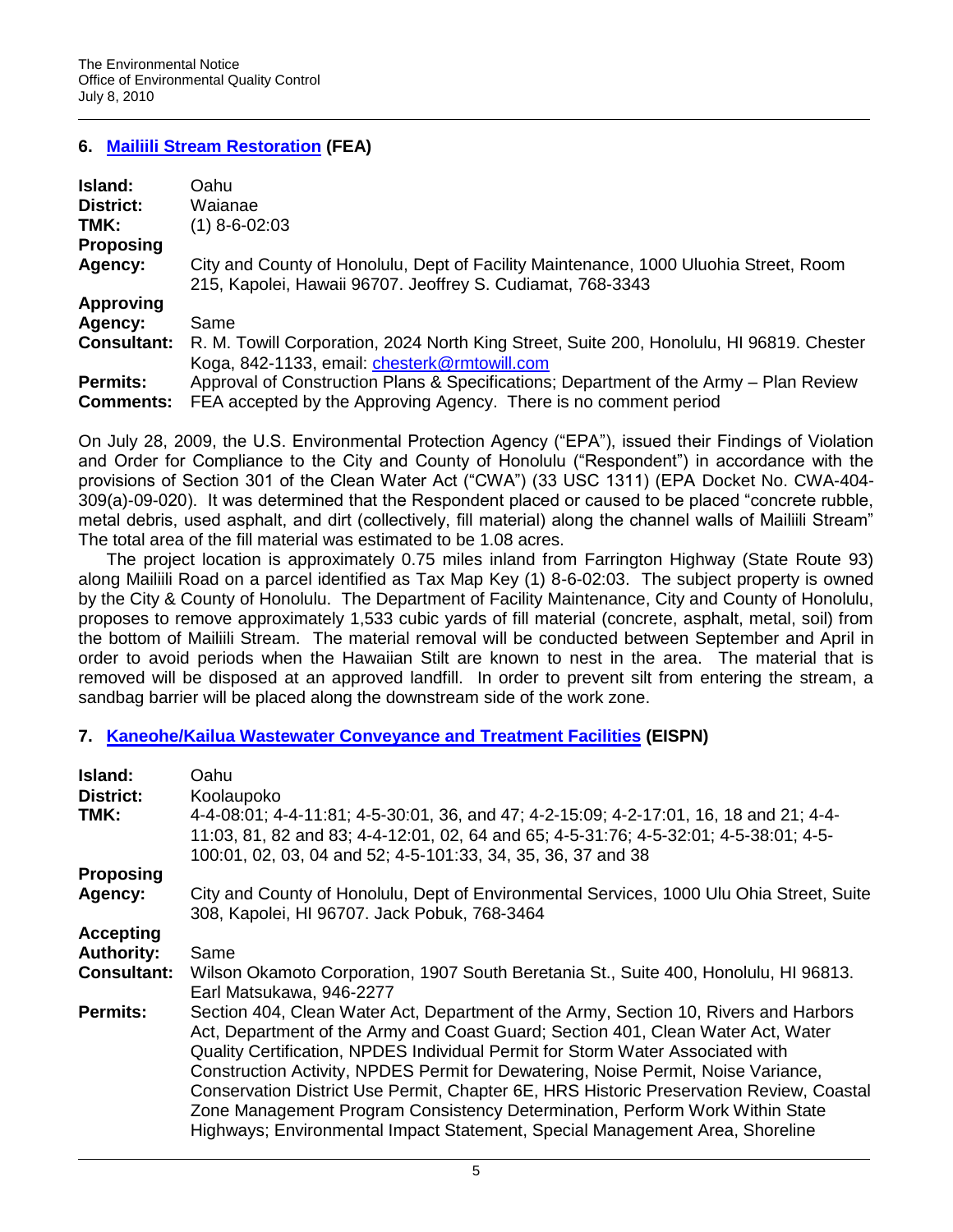Setback Variance, Grading/Grubbing Excavation, Trenching, Street Usage, Rights of Entry, Utility Line Easements

**Comments:** EISPN 30-day comment period starts from the date of this Notice. Address comments to the Proposing Agency, with copies to the Accepting Authority and Consultant

The City and County of Honolulu Department of Environmental Services (ENV) proposes to undertake improvements the wastewater system in the Kaneohe-Kailua wastewater service area, including a new conveyance system to supplement an existing force main conveying pre-treated wastewater from the Kaneohe Wastewater Pre-Treatment Facility (WWPTF) to the Kailua Regional Wastewater Treatment Plant (WWTP). Two alternative facilities are proposed, including:

- 1. Alternative 1 An approximately 2.9-mile long, 36-inch diameter force main from the Kaneohe WWPTF to the Kailua Regional WWTP. The force main will traverse beneath the seafloor of Kaneohe Bay. The size and method of construction of the force main has yet to be determined. Additional improvements include new equalization facilities at both treatment facilities to store wastewater during periods of high rainfall.
- 2. Alternative 2 An approximately 3-mile long, up to 13-foot (inside diameter) tunnel from the Kaneohe WWPTF to the Kailua Regional WWTP and a new Influent Pump Station to lift the wastewater up to the WWTP for treatment. The tunnel will be aligned to traverse mostly under the Oneawa Hills range, mauka of Kaneohe Bay Drive. The existing 42-inch force main will be taken out of service and the Kaneohe WWPTF will be decommissioned.

ENV has determined that the proposed alternative actions require the preparation of an EIS, for which studies are currently being conducted to assess potential impacts.

## **MAUI (HRS 343)**

## **8. [Paia Elementary School Cafeteria](http://oeqc.doh.hawaii.gov/Shared%20Documents/EA_and_EIS_Online_Library/Maui/2010s/2010-07-08-MA-FEA-Paia-Elem-School.pdf) (FEA)**

| Island:            | Maui                                                                                                                                                                          |
|--------------------|-------------------------------------------------------------------------------------------------------------------------------------------------------------------------------|
| District:          | Makawao                                                                                                                                                                       |
| TMK:               | $2 - 2 - 5 - 05:04$                                                                                                                                                           |
| <b>Proposing</b>   |                                                                                                                                                                               |
| Agency:            | Dept of Education, 1151 Punchbowl Street, Room 501, Honolulu, HI 96813. Benjamin<br>Miura, 586-0429                                                                           |
| <b>Approving</b>   |                                                                                                                                                                               |
| Agency:            | Same                                                                                                                                                                          |
| <b>Consultant:</b> | Gerald Park Urban Planner, 95-595 Kanamee Street #324, Mililani, HI 96789. 625-9626                                                                                           |
| <b>Permits:</b>    | Variance from Pollution Controls (Noise); State Historic Preservation Division Approval;<br>Building, Electrical, and Plumbing; Grubbing, Grading, Excavation and Stockpiling |
| <b>Comments:</b>   | FEA accepted by the Approving Agency. There is no comment period                                                                                                              |

Short term construction impacts such as fugitive dust, noise, and runoff will be mitigated by existing public health regulations for air quality, noise, and water quality. These impacts should not affect classroom instruction since the building site is distant from the classroom buildings. Minor traffic circulation impacts can be expected during morning hours during student drop-offs and in the afternoon during student pick-up times.

In the long-term the cafeteria will benefit students and faculty by providing a multi-purpose building for dining, school activities, and gatherings. The one-story building will be the same height as other buildings on campus thus maintaining the low-rise building height. As much as practical, the building will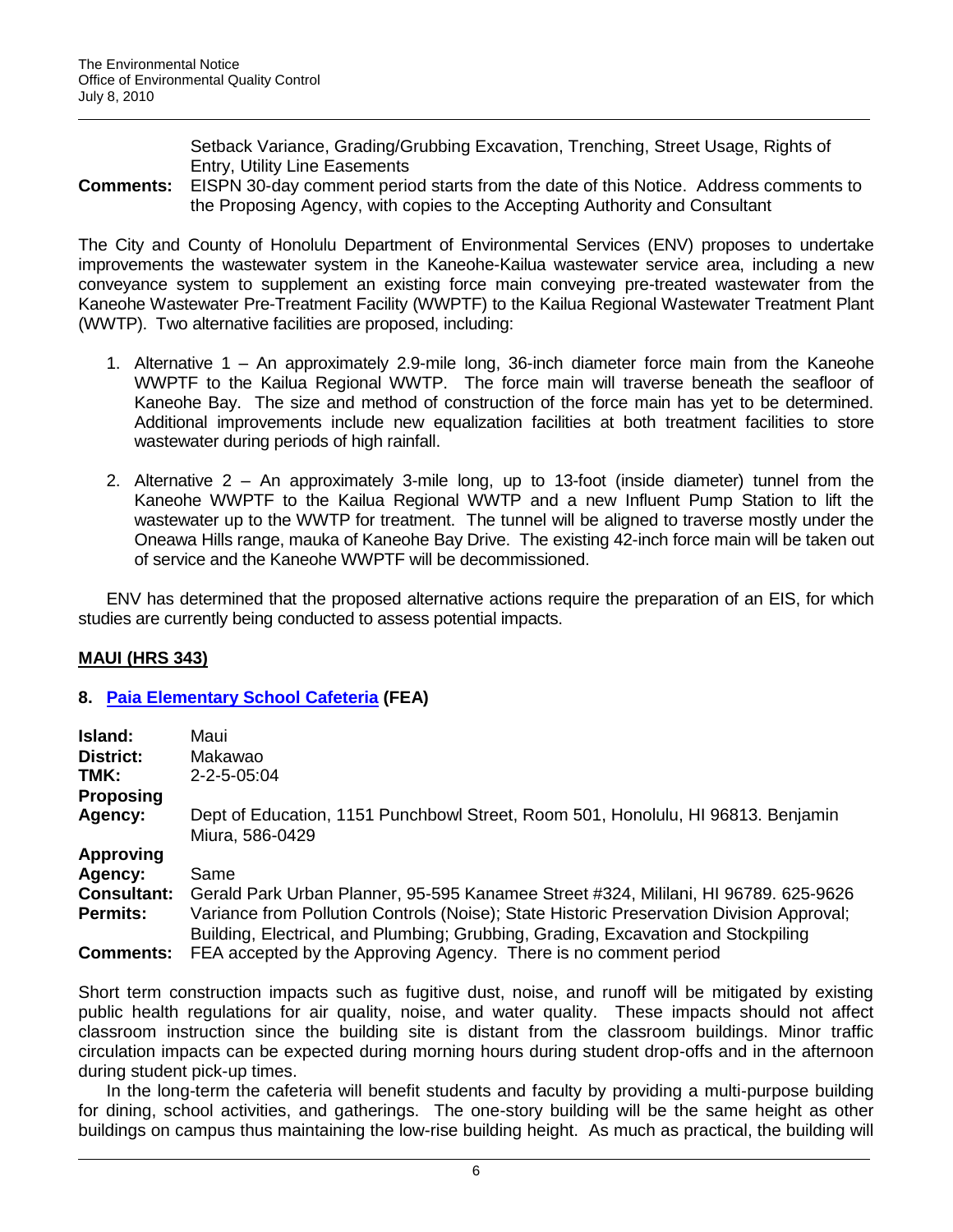be designed to comply with design guidelines for maintaining and promoting the historical and preservation values of the entire property. For the larger Paia community, the building will function as a meeting place and emergency hurricane shelter.

## **9. [Olowalu Town Master Plan](http://oeqc.doh.hawaii.gov/Shared%20Documents/EA_and_EIS_Online_Library/Maui/2010s/2010-07-08-MA-EISPN-Olowalu-Town-Master-Plan.pdf) (EISPN)**

| Island:            | Maui                                                                                                                                                         |
|--------------------|--------------------------------------------------------------------------------------------------------------------------------------------------------------|
| District:          | Lahaina                                                                                                                                                      |
| TMK:               | (2) 4-8-03:84, 98 through 118, and 124                                                                                                                       |
| <b>Applicant:</b>  | Olowalu Town, LLC and Olowalu Ekolu, LLC, 2073 Wells Street, Suite 101, Wailuku, HI<br>96793. Bill Frampton, 249-2224                                        |
| Accepting          |                                                                                                                                                              |
| <b>Authority:</b>  | Land Use Commission, P.O. Box 2359, Honolulu, HI 96804. Orlando Davidson, 587-3822                                                                           |
| <b>Consultant:</b> | Munekiyo & Hiraga, Inc., 305 High Street, Suite 104, Wailuku, HI 96793. Colleen Suyama,<br>244-2015                                                          |
| <b>Permits:</b>    | State District Boundary Amendment, Community Plan Amendment, Change in Zoning,<br><b>Project District, SMA</b>                                               |
| <b>Comments:</b>   | EISPN 30-day comment period starts from the date of this Notice. Address comments to<br>the Applicant, with copies to the Accepting Authority and Consultant |

Olowalu Town, LLC and Olowalu Ekolu, LLC proposes the Olowalu Town Master Plan which serves to guide the re-establishment of a small-scale community at Olowalu. The Master Plan area consists of twenty-two (22) agricultural parcels and five (5) roadway lots, encompassing approximately 336.48 acres. The Master Plan will consist of approximately 1,500 dwelling units consisting of single-family and multi-family housing types with commercial and support services such as, but not limited to, parks, schools, private water and sewer services. The Olowalu Town Master Plan is proposed to be an affordable housing project.

The Master Plan is designed as a sustainable pedestrian-friendly community which will allow residents to live within walking distance of stores, schools, parks, employment opportunities, gathering centers, beaches/shoreline, and other social and civic resources. The Master Plan incorporates sustainable technology such as, but not limited to, the reuse of water from the proposed sewer treatment plants for irrigation and small scale energy systems. A significant infrastructure component of the Master Plan is the proposed relocation of Honoapiilani Highway further inland from the coast line.

# **HAWAII (HRS 343)**

## **10. [HELCO Power Line/Access Road for the Ahualoa Well Development](http://oeqc.doh.hawaii.gov/Shared%20Documents/EA_and_EIS_Online_Library/Hawaii/2010s/2010-07-08-HA-FEA-Ahualoa-Well-Powerline-Road.pdf) (FEA)**

| Island:<br><b>District:</b> | Hawaii<br>Hamakua                                                                                                  |
|-----------------------------|--------------------------------------------------------------------------------------------------------------------|
| TMK:<br><b>Proposing</b>    | $(3)$ 4-6-11:04, 06, and 44                                                                                        |
| Agency:                     | Dept of Water Supply, County of Hawaii, 345 Kekuanaoa Street, Suite 20, Hilo, HI 96720.<br>Milton Pavao, 961-8050  |
| <b>Approving</b>            |                                                                                                                    |
| Agency:                     | Same                                                                                                               |
| <b>Consultant:</b>          | Planning Solutions, Inc., 210 Ward Avenue, Suite 330, Honolulu, HI 96814. Perry White,<br>550-4483                 |
| <b>Permits:</b>             | Hawaii County Plan Approval, Grading, Construction NPDES Permit (NOI-C),<br>Construction Noise Variance (possible) |
| <b>Comments:</b>            | FEA accepted by the Approving Agency. There is no comment period                                                   |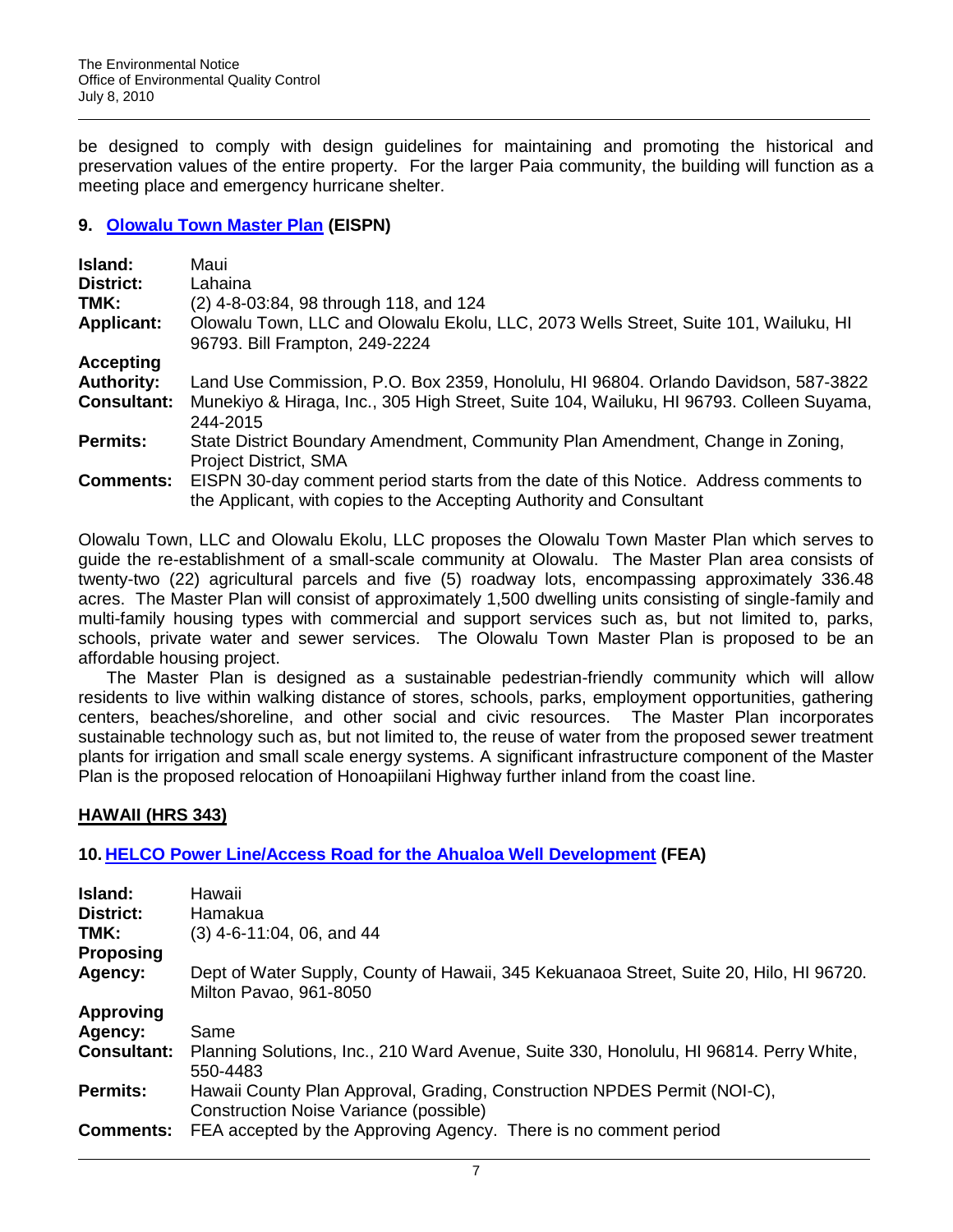The Hawaii County Department of Water Supply (DWS) proposes to construct an electrical power line and access road between an existing Hawaii Electric Light Company (HELCO) power line and the site of the Ahualoa Production Well & Reservoir. The power line will be used in lieu of an upgrade to the existing electrical power line along Old Mamalahoa Highway, which has been determined to be infeasible. The new power line will provide the three-phase power required by the well pump. It will be maintained by HELCO.

DWS proposes to mitigate short-term construction impacts on nearby residents by requiring the selected contractor to incorporate mitigation measures in its work program. The project will not produce significant secondary impacts. It is not designed to foster population growth or to promote economic development. Instead, it will only support development already envisioned by the *County of Hawaii General Plan*. Consequently, DWS is issuing a Finding of No Significant Impact (FONSI) for the project.

#### **11. [Hawaii Belt Road Rockfall Protection at Maulua, Laupahoehoe and Kaawalii Gulches, North](http://oeqc.doh.hawaii.gov/Shared%20Documents/EA_and_EIS_Online_Library/Hawaii/2010s/2010-07-08-HA-FEA-Hawaii-Belt-Road-Rockfall-Maulua.pdf)  [Hilo and Hamakua](http://oeqc.doh.hawaii.gov/Shared%20Documents/EA_and_EIS_Online_Library/Hawaii/2010s/2010-07-08-HA-FEA-Hawaii-Belt-Road-Rockfall-Maulua.pdf) (FEA)**

| Island:                  | Hawaii                                                                                                                                                                                                                                                                                                    |
|--------------------------|-----------------------------------------------------------------------------------------------------------------------------------------------------------------------------------------------------------------------------------------------------------------------------------------------------------|
| <b>District:</b><br>TMK: | North Hilo and Hamakua<br>Kaawalii Gulch: (3) 3-9-01:01, Laupahoehoe Gulch: (3) 3-6-04:02, 11, 15, 17, 23, 30;<br>Maulua Gulch: (3) 3-4-02: 03, 04, 05                                                                                                                                                    |
| <b>Proposing</b>         |                                                                                                                                                                                                                                                                                                           |
| Agency:                  | Dept of Transportation, Highways Division, 869 Punchbowl Street, Room 513, Honolulu,<br>HI 96813. Ross Hironaka, 692-7575                                                                                                                                                                                 |
| <b>Approving</b>         |                                                                                                                                                                                                                                                                                                           |
| Agency:                  | Same                                                                                                                                                                                                                                                                                                      |
| <b>Consultant:</b>       | R. M. Towill Corporation, 2024 North King Street, Suite 200, Honolulu, HI 96819. Brian<br>Takeda, 842-1133                                                                                                                                                                                                |
| <b>Permits:</b>          | Special Management Area Assessment, Construction Plan Review, Building and Grading,<br>NPDES, CZM Fed Con, HDOT Approval of Construction Plans & Specifications, Perform<br>Work upon State Highways, Section 4(f), Section 7, and Section 106 Consultation,<br><b>Conservation District Plan Review.</b> |
| <b>Comments:</b>         | FEA accepted by the Approving Agency. There is no comment period                                                                                                                                                                                                                                          |

The proposed project involves the construction of rockfall mitigation and stabilization measures along the Hawaii Belt Road at specific locations adjacent to Maulua, Laupahoehoe and Kaawalii Gulches. The project proponent is the Hawaii Department of Transportation, Highways Division (HDOT). The mitigation and stabilization measures proposed by HDOT include the installation of anchored wire mesh panels along the existing steep rock cut cliffs adjacent to the roadway entrances and exits of the three gulches, construction of rockfall impact barriers along the top edge of the wire mesh panels, the creation of interceptor ditches above the cliffs to divert surface-water runoff, and minor improvements to existing drainage. The purpose of these measures is to improve highway safety along the segments fronting the three gulches by improving upon the present unsafe conditions resulting in falling rocks, boulders, and associated sediments.

The proposed project has the potential for beneficial and/or adverse environmental impacts. The subject EA describes existing conditions at the location of the Maulua, Laupahoehoe and Kaawalii Gulch improvements project area and addresses the potential for adverse primary and secondary environmental impacts associated with the proposed project.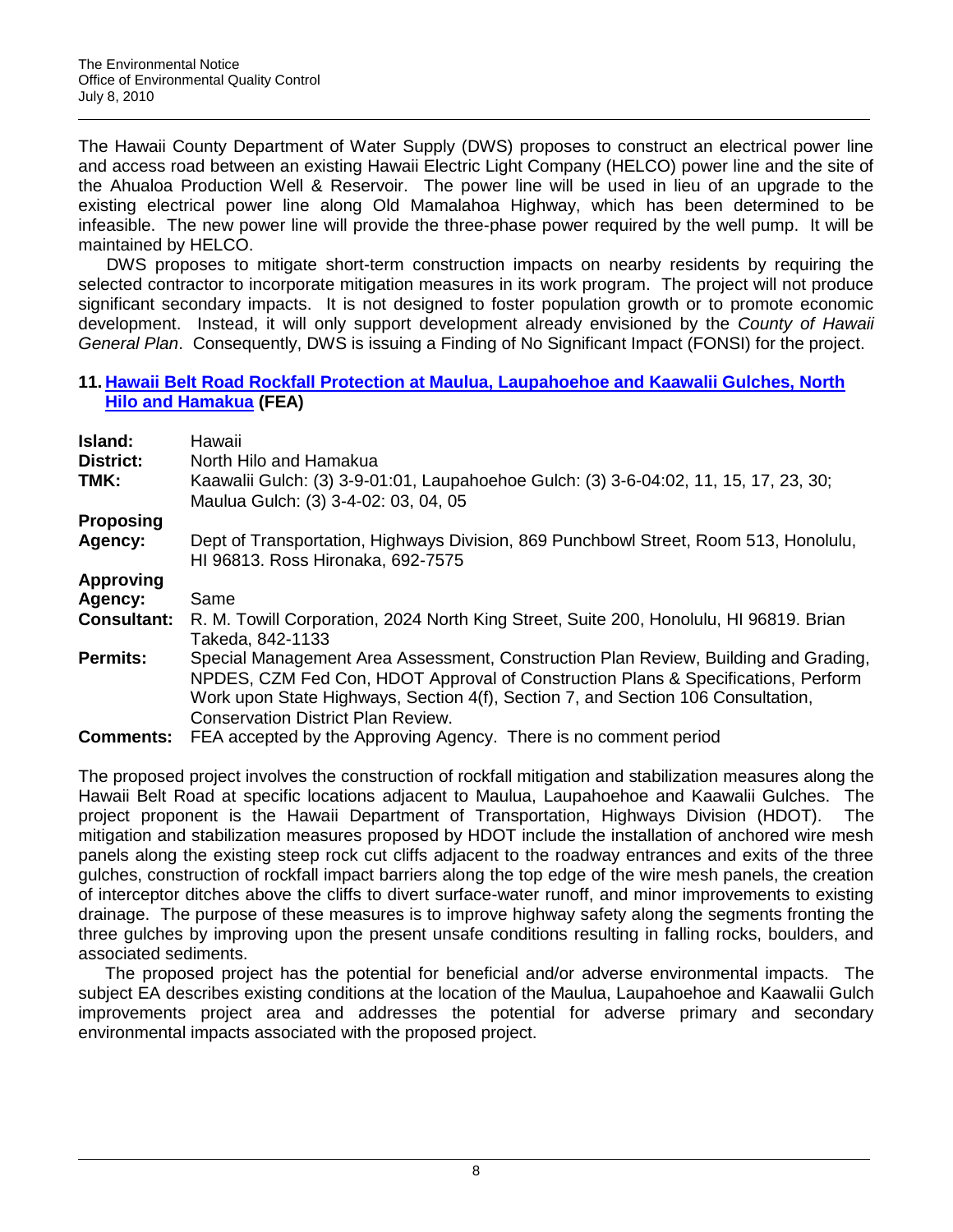# **NOTICE OF AVAILABILITY (HRS 343)**

### **University of Hawaii Center – [West Hawaii Long Range Development Plan 2009 Revision and](http://oeqc.doh.hawaii.gov/Shared%20Documents/EA_and_EIS_Online_Library/Hawaii/2010s/2010-07-08-HA-FSEIS-UH-West-Hawaii-Long-Range-Dev-Plan-2009-Update.pdf)  [Update](http://oeqc.doh.hawaii.gov/Shared%20Documents/EA_and_EIS_Online_Library/Hawaii/2010s/2010-07-08-HA-FSEIS-UH-West-Hawaii-Long-Range-Dev-Plan-2009-Update.pdf) (FSEIS)**

| Island:            | Hawaii                                                                                                                                                                                                          |
|--------------------|-----------------------------------------------------------------------------------------------------------------------------------------------------------------------------------------------------------------|
| <b>District:</b>   | North Kona                                                                                                                                                                                                      |
| TMK:               | $(3)$ 7-3-10:42                                                                                                                                                                                                 |
| <b>Proposing</b>   |                                                                                                                                                                                                                 |
| Agency:            | University of Hawaii, Office of Capital Improvements, 1960 East West Road, Biomedical<br>Sciences B102, Honolulu, HI 96822. Brian Minaai, Assoc. Vice President for Capital<br>Improvements, 956 7935           |
| <b>Accepting</b>   |                                                                                                                                                                                                                 |
| <b>Authority:</b>  | Same                                                                                                                                                                                                            |
| <b>Consultant:</b> | Wil Chee – Planning & Environmental, 1018 Palm Drive, Honolulu, HI 96814. Celia Shen,<br>Project Manager, 596 4688                                                                                              |
| <b>Permits:</b>    | Use, Subdivision Approval, Plan Approval, Building and grading, Water supply system,<br>Road and intersection improvements, Wastewater system, UIC, NPDES, Burial Treatment<br>Plan, Historic Preservation Plan |
| <b>Comments:</b>   | Notice of Availability. Acceptance or Non-Acceptance, will be determined at a later date                                                                                                                        |

This Final Supplemental Environmental Impact Statement (FSEIS) addresses the 2009 revisions and updates to the University of Hawaii Center – West Hawaii (UHCWH) Long-Range Development Plan (LRDP). The LRDP was initially prepared in 1998 and associated EIS in 2000. UHCWH currently leases space at a business complex in Kealakekua. The 2009 LRDP proposes to develop a new campus for the UHCWH in Kalaoa. The 73-acre project site is located above the Kona International Airport, approximately 4,500 feet mauka of Queen Kaahumanu Highway. The site currently is undeveloped and is characterized as lava lands covered in scrub grass, small trees and shrubs.

The project is expected to result in several short-term and long-term beneficial impacts including filling a much-needed void in West Hawaii for a permanent higher education facility; economic benefits from additional employments, economic output, and tax revenue; and fulfillment of various goals, objectives, and policies stated in the Hawaii County General Plan and the Kona Community Development Plan. Short-term, temporary adverse impacts on noise and air quality are anticipated during construction; however, adherence to regulations and standard construction site BMPs should mitigate these potential impacts. Potential adverse impacts requiring mitigation include impacts on archaeological and historic resources, and fauna. The project would cumulatively add to increased traffic congestion in the region. A secondary impact that may result from the project is that it could spur development and planned growth in the Keahole area. The FSEIS includes changes made to the document due to comments received on the DSEIS.

# **ENVIRONMENTAL COUNCIL**

Pursuant to HRS 343-6(a)(2), the Department of Land and Natural Resources has submitted proposed exemption lists to the Environmental Council for review and concurrence. The proposed lists are for [Aquatic Resources,](http://oeqc.doh.hawaii.gov/Shared%20Documents/Environmental_Council/Exemption_Lists_By_Department/State_Agencies/Dept-of-Land-and-Natural-Resources-Div-Aquatic-Resources-proposed-7.10.pdf) [State Parks,](http://oeqc.doh.hawaii.gov/Shared%20Documents/Environmental_Council/Exemption_Lists_By_Department/State_Agencies/Dept-of-Land-and-Natural-Resources-State-Parks-proposed-7.10.pdf) [Forestry and Wildlife,](http://oeqc.doh.hawaii.gov/Shared%20Documents/Environmental_Council/Exemption_Lists_By_Department/State_Agencies/Dept-of-Land-and-Natural-Resources-Div-Forestry-and-Wildlife-proposed-7.10.pdf) [Boating and Ocean](http://oeqc.doh.hawaii.gov/Shared%20Documents/Environmental_Council/Exemption_Lists_By_Department/State_Agencies/Dept-of-Land-and-Natural-Resources-Div-Boating-Ocean-Rec-proposed-7.10.pdf) Recreation, and [Department-](http://oeqc.doh.hawaii.gov/Shared%20Documents/Environmental_Council/Exemption_Lists_By_Department/State_Agencies/Dept-of-Land-and-Natural-Resources-Comprehensive-proposed-7.10.pdf)[Wide.](http://oeqc.doh.hawaii.gov/Shared%20Documents/Environmental_Council/Exemption_Lists_By_Department/State_Agencies/Dept-of-Land-and-Natural-Resources-Comprehensive-proposed-7.10.pdf) Comments should be sent within 30 days of the date of this Notice to the Department of Land and Natural Resources, Engineering Division, Project Planning & Management Branch, ph: 587-0229, fax: 587-0283, email: [carty.s.chang@hawaii.gov,](mailto:carty.s.chang@hawaii.gov) and the Office of Environmental Quality Control, 235 South Beretania Street, Honolulu, HI 96813, fax: 586-4185.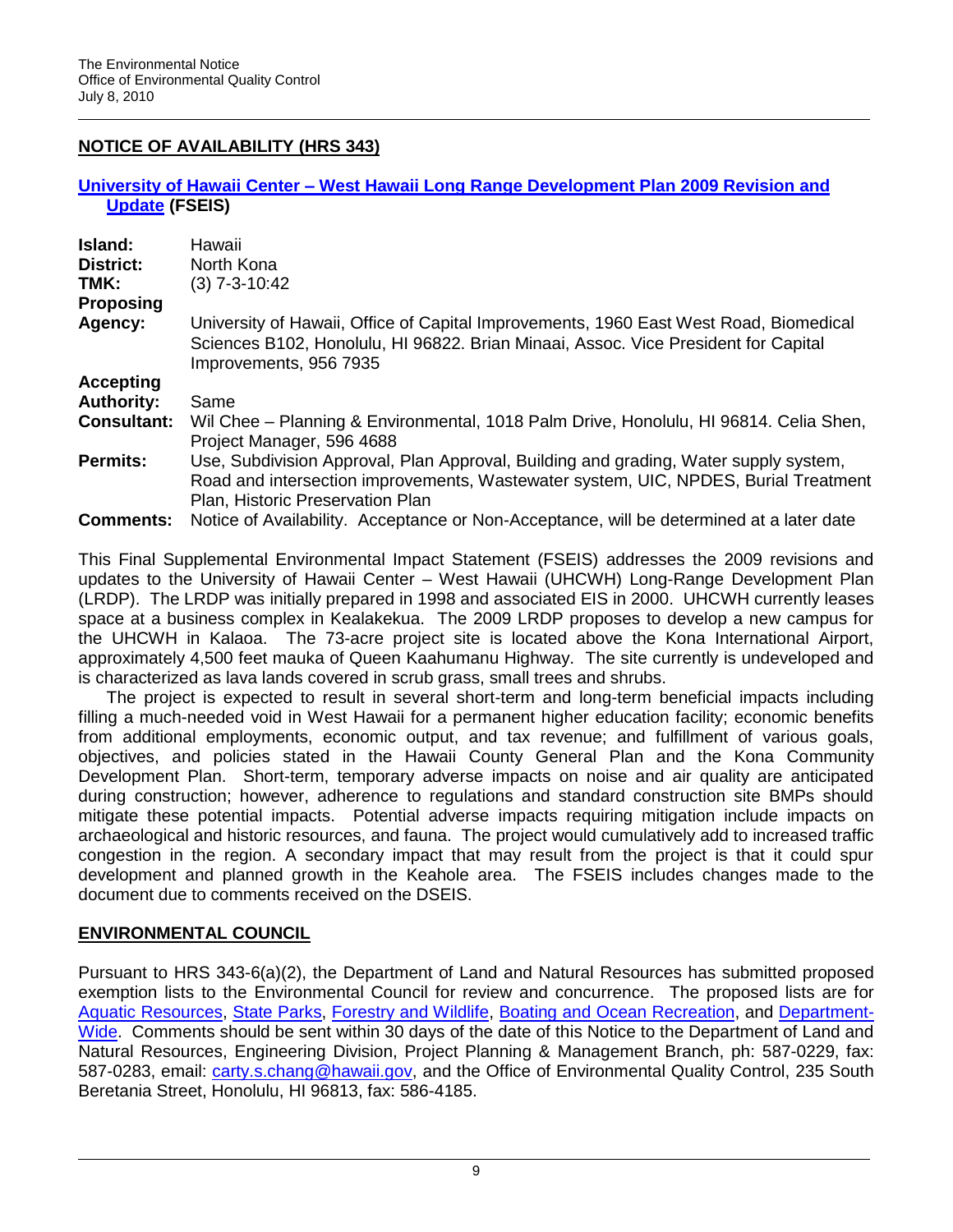# **HABITAT CONSERVATION PLAN (HRS 195D)**

A Habitat Conservation Plan (HCP) allows a landowner to proceed with an activity that may result in the take of a listed species, per state and federal law. An HCP ensures that the project provides net benefit to Hawaiian endangered and threatened species and describes the ways that impacts will be avoided and minimized, as well as what mitigation measures will be taken. "Take" is defined as "to harass, harm, pursue, hunt, shoot, wound, kill, trap, capture, or collect any threatened or endangered species, including plants, animals, birds, fresh and marine water species."

## **Advanced Technology Solar Telescope, Haleakala High Altitude Observatory**

| <b>Island:</b>     | Maui                                                                                  |
|--------------------|---------------------------------------------------------------------------------------|
| District:          | Makawao                                                                               |
| TMK:               | 2-22-07-08                                                                            |
| <b>Applicant:</b>  | National Science Foundation, 4201 Wilson Blvd., Suite 1265, Arlington, VA 22230.      |
|                    | Caroline Blanco, (703) 292-4592                                                       |
| <b>Approving</b>   |                                                                                       |
| Agency:            | Dept of Land and Natural Resources, Division of Forestry and Wildlife, 1151 Punchbowl |
|                    | Street Room 325, Honolulu, HI, 96813, 587-0166                                        |
| <b>Consultant:</b> | KC Environmental, Charlie Fein, charlie@kcenv.com                                     |
| <b>Comments:</b>   | HCP 60-day comment period starts from the date of this Notice. Address comments to    |
|                    | the Applicant, with copies to the Approving Agency and Consultant                     |
| <b>Permits:</b>    | <b>Incidental Take License</b>                                                        |

The purpose of the Habitat Conservation Plan (HCP) for the Advanced Technology Solar Telescope is to provide for avoidance, minimization, mitigation, and monitoring of potential injury and death to one endangered species, the "ua"u or Hawaiian petrel (*Pterodroma sandwichensis*). The HCP also outlines measures to ensure net recovery benefit to the covered species. The National Science Foundation (NSF) has requested incidental take of 35 "ua"u over a ten year period related to the construction of the Advanced Technology Solar Telescope. To mitigate for impacts to the "ua"u and ensure a net recovery benefit to the species, NSF will fund installation and maintenance of fencing and predator control measures to facilitate development of the "ua"u population within a 328-ac (133 ha) area on Haleakala. NSF will implement monitoring activities to account for injury or mortality to the covered species, as well as to ensure avoidance, minimization, and mitigation measures are being accomplished and goals and objectives are being met. A sixty day public comment period will begin upon the date of this Notice. During the comment period, a public hearing will be held on Maui, with the date, time, and location to be determined and published in the Star Advertiser and the Maui News, Office of the Lt. Governor, and the State E-Calendar. During the comment period, please submit comments to: the Habitat Conservation Planning Associate, Division of Forestry and Wildlife, 1151 Punchbowl Street, Room 325, Honolulu, HI, 96813. The Habitat Conservation Plan and Incidental Take License are available for review at the Main State Library on Oahu, the Wailuku Library on Maui, and on the Division of Forestry and Wildlife website [\(http://hawaii.gov/dlnr/dofaw\)](http://hawaii.gov/dlnr/dofaw) under Announcements.

# **COASTAL ZONE NOTICES**

# **Federal Consistency Reviews**

The Hawaii Coastal Zone Management (CZM) Program has received the following federal actions to review for consistency with the CZM objectives and policies (HRS 205A). Public notice is pursuant to Section 306(d)(14) of the National Coastal Zone Management Act of 1972, as amended. For more information, call John Nakagawa at 587-2878 or the contact listed below. Neighbor islands call toll-free: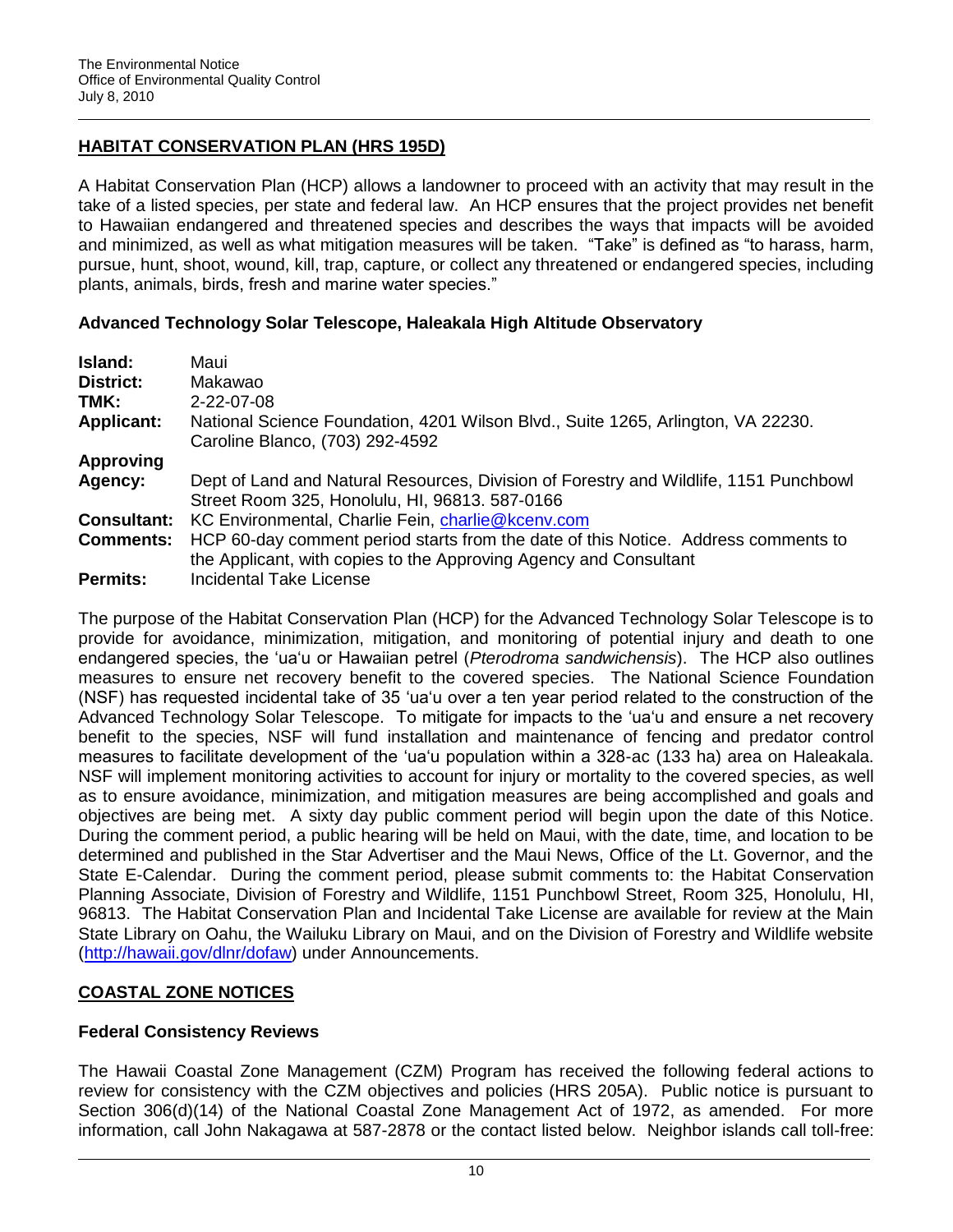Kauai: 274-3141 x72878, Lanai and Molokai: 468-4644 x72878, Maui: 984-2400 x72878, or Hawaii: 974- 4000 x72878. Federal deadlines require that comments be received by the date specified below. Send comments to: Office of Planning, Department of Business, Economic Development and Tourism, P.O. Box 2359, Honolulu, HI 96804. Email: [jnakagaw@dbedt.hawaii.gov](mailto:jnakagaw@dbedt.hawaii.gov) or Fax: (808) 587-2899.

### **Management Measures for Hancock Seamounts to Address Overfished Arrowhead**

|                     | Federal Action: Federal Agency Activity                                     |
|---------------------|-----------------------------------------------------------------------------|
|                     | Federal Agency: National Marine Fisheries Service (NMFS)                    |
| Contact:            | Mr. Jarad Makaiau, 944-2108                                                 |
| <b>CZM Contact:</b> | John Nakagawa, 587-2878, jnakagaw@dbedt.hawaii.gov                          |
| Location:           | Hancock Seamounts, Northwest Hawaiian Islands                               |
|                     | Drepseed Action, NIMEO Desitie Islande Designal Office is preparing to open |

Proposed Action: NMFS Pacific Islands Regional Office is proposing to amend the Hawaii Fishery Ecosystem Plan by adding management measures to rebuild the overfished armorhead fishery at the Hancock Seamounts. The proposal is to define a portion of the U.S. Exclusive Economic Zone in the Northwest Hawaiian Islands west of 180 degrees West longitude and north of 28 degrees North latitude as the Hancock Seamounts Ecosystem Management Area and would implement a moratorium for at least 10 years on fishing for armorhead and other seamount groundfish and bottomfish within this area. The moratorium would continue until armorhead stock is determined to be rebuilt and no longer overfished. The other seamount groundfish and bottomfish are included in the moratorium because fisheries for those species have the potential to catch armorhead incidentally, as well as impact armorhead habitat.

Comments Due: July 22, 2010

## **Air Force Weather Agency Mission Relocation to Kaena Point Satellite Tracking Station, Oahu**

|                     | Federal Action: Federal Agency Activity                                      |
|---------------------|------------------------------------------------------------------------------|
|                     | Federal Agency: U.S. Air Force Kaena Point Satellite Tracking Station        |
| Contact:            | Mr. Lance Hayashi, 697-4312                                                  |
| <b>CZM Contact:</b> | John Nakagawa, 587-2878, jnakagaw@dbedt.hawaii.gov                           |
| Location:           | Kaena Point, Oahu                                                            |
| TMK:                | $6-9-3:3$                                                                    |
|                     | Depressed Asticus: Delegate the Air Ferre Meether Agency rejected from Delah |

Proposed Action: Relocate the Air Force Weather Agency mission from Palehua to Kaena Point Satellite Tracking Station (KPSTS). The project will involve moving five existing antennas, along with their operational control equipment and support personnel that are currently in use at Palehua, to four locations within KPSTS. Earthwork would include excavation for antenna pedestal pads and minor trenching for running communication and power cables. All trenching is proposed to be done on previously developed ground without affecting undisturbed and pristine land. Comments Due: July 22, 2010

## **Special Management Area (SMA) Minor Permits**

The following is a list of SMA Minor permits that have been approved or are pending by the respective county/state agency (HRS §205A-30). For more information, please contact the appropriate county/state Planning Department. Honolulu (523-4131); Hawaii (961-8288); Kauai (241-6677); Maui (270-7735); Kakaako (Honolulu) or Kalaeloa Community Development District (587-2840).

| <b>Location (TMK)</b>             | <b>Description (File No.)</b>                                                                                | <b>Applicant/Agent</b>   |
|-----------------------------------|--------------------------------------------------------------------------------------------------------------|--------------------------|
| Hawaii: Puna<br>$(1 - 4 - 27:20)$ | Conversion of Existing Structure to Dwelling<br>and Related Renovation and Vertical Addition<br>(SMM 10-153) | Sandor W. Shapery        |
| Kauai: Hanalei<br>$(5-2-21:06)$   | Agricultural Well (SMA(M)-2010-17)                                                                           | <b>Stephen Northcutt</b> |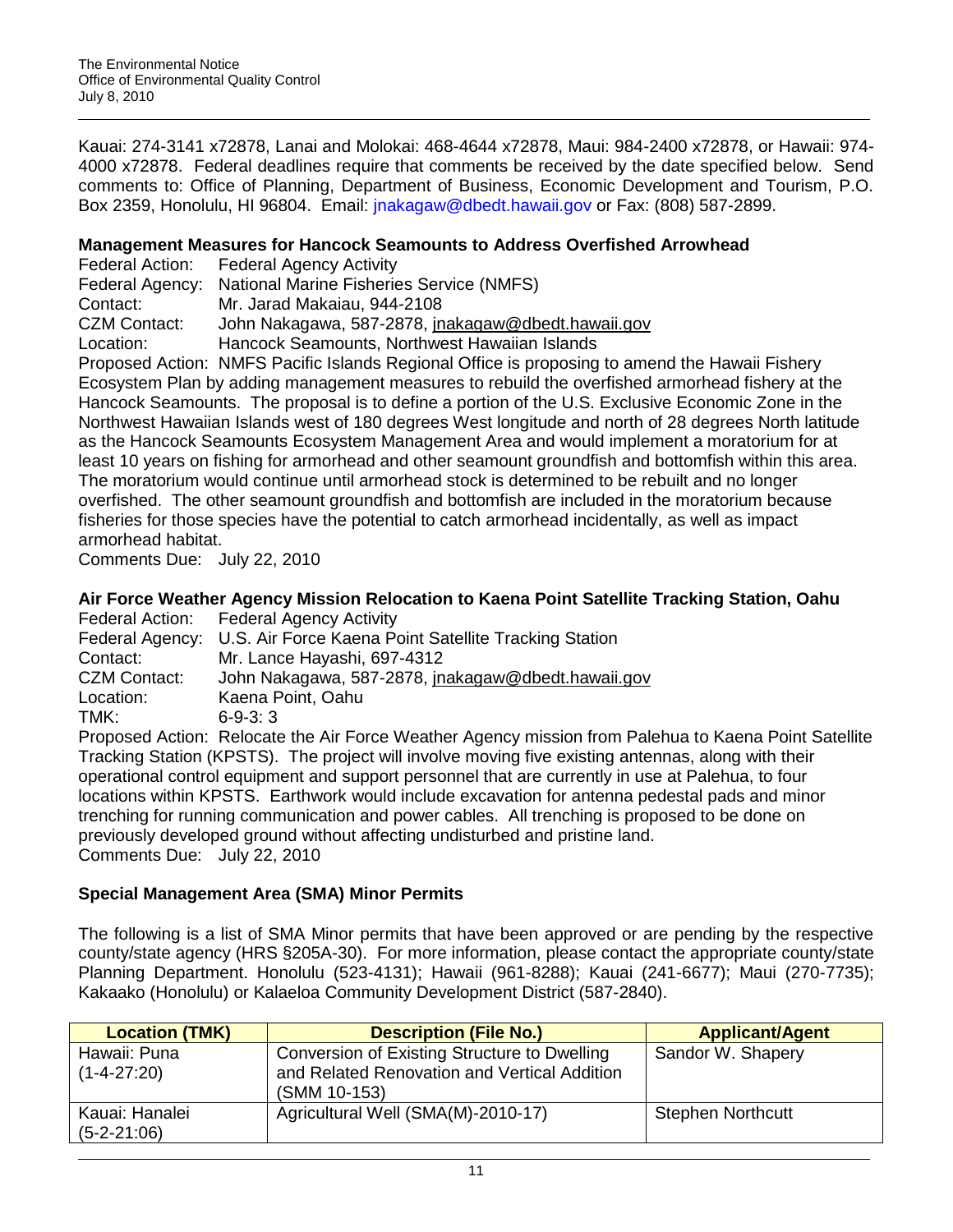| Maui: Waiehu  | Install Concrete Beach Road (SM2 20100042) | Maui Church of Christ |
|---------------|--------------------------------------------|-----------------------|
| $(3-3-01:49)$ |                                            |                       |

## **Shoreline Notices** - **Certification Applications**

The following shoreline certification applications (HRS §205A-42 and HAR §13-222-12) are available for review at the DLNR Offices on Kauai, Hawaii, Maui, and in Honolulu, 1151 Punchbowl Street, Room 220. All comments shall be submitted in writing to the State Land Surveyor, 1151 Punchbowl Street, Room 210, Honolulu, HI 96813 and postmarked no later than 15 calendar days from the date of the public notice of the application. If you have any questions, call Ian Hirokawa at 587-0420.

| <b>File No.</b> | <b>Date</b>      | <b>Location</b>                                                                                                                                                                                                                                                                  | <b>Applicant/Owner</b>                                                                                              | <b>TMK</b>              |
|-----------------|------------------|----------------------------------------------------------------------------------------------------------------------------------------------------------------------------------------------------------------------------------------------------------------------------------|---------------------------------------------------------------------------------------------------------------------|-------------------------|
| OA-1376         | $\sqrt{6/28/10}$ | Lot 65-A being a portion of Grant 7758 to<br>Donald W.P. Lanarch and all of Grant 8172<br>to Loi Koon Chan situate at Pupukea-<br>Paumalu, Koolauloa, Oahu<br>Address: 59-255 Ke Nui Road<br>Purposes: Determine building setback line                                           | Arden J. Torcuato/<br>Luann Finlayson                                                                               | 5-9-19:41               |
| <b>OA-1377</b>  | 6/28/10          | Lot 3-B-3 of Land Court Application 656 (Map<br>49) situate at Wailupe, Honolulu, Oahu<br>Address: 5375 Kalanianaole Highway<br>Purpose: Shoreline setback line                                                                                                                  | <b>Mildred Kashiwa</b><br><b>Trust/ Mildred</b><br><b>Kashiwa Trust</b>                                             | $3 - 6 - 03:08$         |
| <b>HA-423</b>   | 3/21/10          | Lot 6, Hakalau Estates Subdivision, a portion<br>of Land Commission Award 11216, Apana 42<br>to Kekouonohi situate at Hakalau Nui, South<br>Hilo, Island of Hawaii<br>Address: N/A<br>Purpose: Comply with HI County SMA<br>assessment                                           | The Independent<br>Hawaii Surveyors,<br>LLC/ James N. &<br>JoAnn R, Cairns                                          | 2-9-02:84               |
| <b>HA-424</b>   | 6/23/10          | Lot 1 of Land Court Application 1595 as<br>shown on Map 1 situate at Kahului 1st, North<br>Kona, Island of Hawaii<br>Address: 75-5956 Alii Drive<br>Purpose: Fulfill condition of sales contract                                                                                 | Wes Thomas<br>Associates/<br><b>Freedom Financial</b><br>LLC, R&R Realty<br>LLC & G&H Co.,<br>Ltd.                  | 7-5-19:20               |
| KA-339          | 6/3/10           | Lots 18-A & 18-B situate at Koloa, Kauai<br>Address: 4408 Lawai Road<br>Purpose: Update shoreline                                                                                                                                                                                | Esaki Surveying and<br>Mapping, Inc./<br>Harlan & Patricia<br>Amstutz                                               | $2 - 6 - 03:18$ ,<br>60 |
| KA-340          | 6/14/10          | Makahuena Subdivision Lot No. 1 as shown<br>on File Plan 1702 being a portion of Grant<br>1416 to Eke Oponui situate at Weliweli<br>(Kona), Kauai<br>Address: 1661 Pee Road<br>Purpose: Building permit for construction of<br>improvement to existing sewage treatment<br>plant | Peter Taylor<br>Engineer & Land<br>Surveyor, Inc./<br>Association of<br><b>Apartment Owners</b><br>of the Makahuena | $2 - 8 - 20:03$         |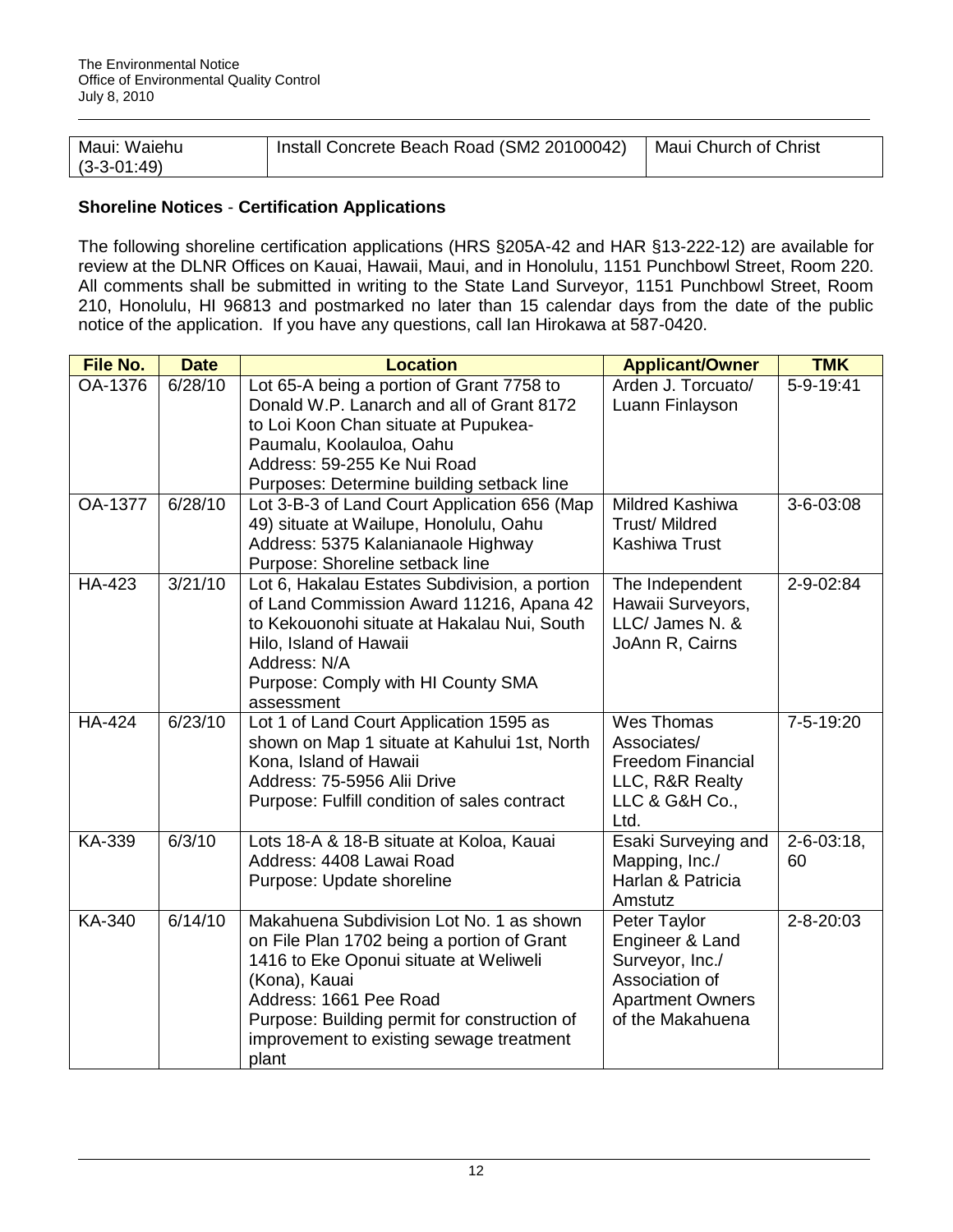## **Shoreline Notices - Certifications and Rejections**

The following shorelines have been proposed for certification or rejection by DLNR (HRS §205A-42 and HAR §13-222-26). Any person or agency who wants to appeal shall file a notice of appeal in writing with DLNR no later than 20 calendar days from the date of the public notice. The appeal shall be sent to the Board of Land and Natural Resource, 1151 Punchbowl Street, Room 220, Honolulu, HI 96813.

| File No.      | <b>Proposed/Rejected</b>                   | <b>Location</b><br><b>Applicant/Owner</b>                          |                   | <b>TMK</b>      |
|---------------|--------------------------------------------|--------------------------------------------------------------------|-------------------|-----------------|
| OA-1359       | <b>Proposed Shoreline</b>                  | Lot 299 Land Court Application                                     | Walter P.         | 8-4-09:24       |
|               | Certification                              | 1052 situate at Makaha, Waianae,                                   | Thompson, Inc./   |                 |
|               |                                            | Hawaii                                                             | Horn Irrevocable  |                 |
|               |                                            | Address: 84-223 Makau Street                                       | <b>Trust</b>      |                 |
|               |                                            | Purpose: Building permit                                           |                   |                 |
| OA-1360       | <b>Proposed Shoreline</b>                  | Lots 200 & 201 Land Court                                          | Walter P.         | 8-4-04:20 &     |
|               | Certification                              | Application 1052 situate at                                        | Thompson, Inc./   | 21              |
|               |                                            | Makaha, Waianae, Oahu                                              | Horn Irrevocable  |                 |
|               |                                            | Address: 84-931 & 84-939                                           | <b>Trust</b>      |                 |
|               |                                            | Farrington Highway                                                 |                   |                 |
| OA-1361       |                                            | Purpose: Building permit                                           | Walter P.         |                 |
|               | <b>Proposed Shoreline</b><br>Certification | Lot 372 Land Court Application<br>1052 situate at Makaha, Waianae, | Thompson, Inc./   | 8-4-10:21       |
|               |                                            | Oahu                                                               | Harrison Horn     |                 |
|               |                                            | Address: 84-81 Makau Street                                        |                   |                 |
|               |                                            | Purpose: Building permit                                           |                   |                 |
| MA-446        | <b>Proposed Shoreline</b>                  | Lots 56 and 57 Harbor View Tract                                   | Craig H. Halley/  | 3-4-28:45       |
|               | Certification                              | (File Plan 300) being portions of                                  | Craig H. Halley   |                 |
|               |                                            | Grant 3343 to Claus Speckles and                                   |                   |                 |
|               |                                            | Deed of Kamehameha IV to                                           |                   |                 |
|               |                                            | Kalawainui situate at Ahuakokole,                                  |                   |                 |
|               |                                            | Wailuku, Maui                                                      |                   |                 |
|               |                                            | Address: 530 Kailana Street                                        |                   |                 |
|               |                                            | Purpose: Consolidation,                                            |                   |                 |
|               |                                            | resubdivision, building permit                                     |                   |                 |
| MA-452        | <b>Proposed Shoreline</b>                  | Portion of Grant 3343 to Claus                                     | Akamai Land       | 3-8-02:72       |
|               | Certification                              | Spreckels situate at Spreckelsville,                               | Surveying, Inc./  |                 |
|               |                                            | Wailuku, Maui                                                      | <b>Cirrus LLC</b> |                 |
|               |                                            | Address: 455 Laulea Place                                          |                   |                 |
|               |                                            | Purpose: N/A                                                       |                   |                 |
| <b>HA-417</b> | <b>Proposed Shoreline</b>                  | Reeds Bay Beach Park being                                         | County of Hawaii, | $2 - 1 - 05:01$ |
|               | Certification                              | <b>Executive Order</b>                                             | Parks and         |                 |
|               |                                            | 3900, Part A (C.S.F. No. 23,197)                                   | Recreation/       |                 |
|               |                                            | situate at Waiakea, South Hilo,                                    | County of Hawaii, |                 |
|               |                                            | <b>Island of Hawaii</b>                                            | Parks and         |                 |
|               |                                            | Address: 225 Banyan Drive                                          | Recreation        |                 |
|               |                                            | Purpose: Redevelopment and                                         |                   |                 |
|               |                                            | ADA improvements                                                   |                   |                 |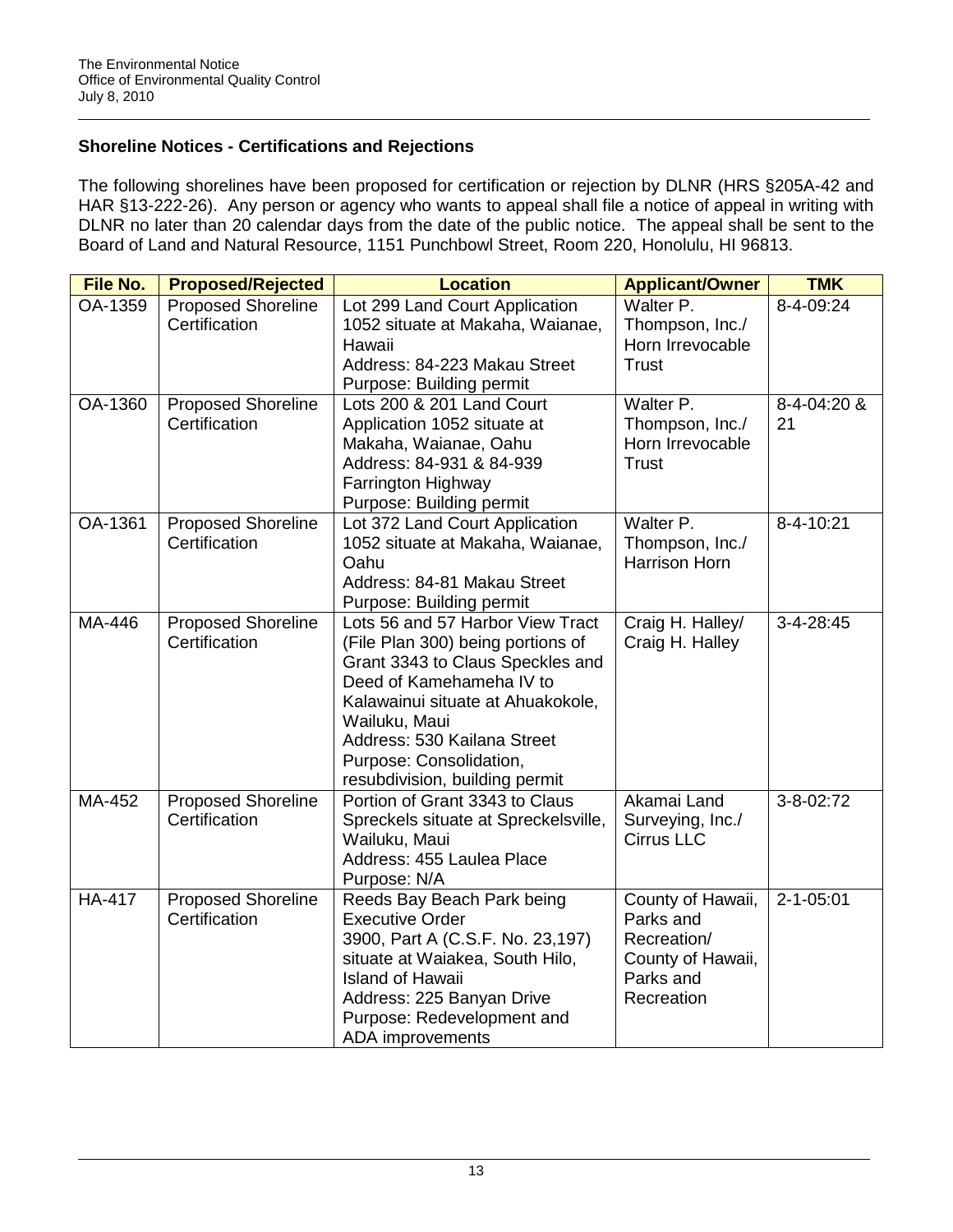| OA-1330 | Rejection | Lot 13, Block 1 of Maunalua<br><b>Beach Subdivision Section "A"</b><br>being also a portion of R.P. 4475,<br>L.C. Aw. 7713, Ap. 30 to Victoria<br>Kamamalu situate at Maunalua,<br>Honolulu, Oahu<br>Address: 255 Portlock Road<br>Purpose: Setback purposes | Austin, Tsutsumi<br>& Associates,<br>Inc./ Darren<br><b>Robbins</b> | $3-9-02:01$     |
|---------|-----------|--------------------------------------------------------------------------------------------------------------------------------------------------------------------------------------------------------------------------------------------------------------|---------------------------------------------------------------------|-----------------|
| OA-1332 | Rejection | Lot 34-D Kahala Cliffs Subdivision                                                                                                                                                                                                                           | Walter P.                                                           | $3 - 5 - 01:04$ |
|         |           | situate at Kahala, Honolulu, Oahu                                                                                                                                                                                                                            | Thompson, Inc./                                                     |                 |
|         |           | Address: 4162 Black Point Road                                                                                                                                                                                                                               | Kevin Fialko                                                        |                 |
|         |           | Purpose: Building permit                                                                                                                                                                                                                                     |                                                                     |                 |
| MA-439  | Rejection | A portion of Grant 3343 to Claus                                                                                                                                                                                                                             | Akamai Land                                                         | $3 - 8 - 02:07$ |
|         |           | Spreckels situate at Spreckelsville,                                                                                                                                                                                                                         | Surveying, Inc./                                                    |                 |
|         |           | Wailuku, Maui                                                                                                                                                                                                                                                | <b>Willie Nelson</b>                                                |                 |
|         |           | Address: 463 Laulea Place                                                                                                                                                                                                                                    |                                                                     |                 |
|         |           | Purpose: Bedroom and carport                                                                                                                                                                                                                                 |                                                                     |                 |
|         |           | addition                                                                                                                                                                                                                                                     |                                                                     |                 |

## **POLLUTION CONTROL PERMITS**

The following is a list of some pollution control permits currently before the State Department of Health (HRS 342B and HAR §11-60.1). For more information, please contact the number below.

| <b>Branch</b>         | <b>Applicant and</b>        | <b>Project</b>           | <b>Date</b> | <b>Proposed</b>            |
|-----------------------|-----------------------------|--------------------------|-------------|----------------------------|
| <b>Permit Type</b>    | <b>Permit Number</b>        | <b>Location</b>          |             | <b>Use</b>                 |
| Clean Air Branch,     | Monsanto Company            | 2111 Piilani Highway,    | Issued:     | <b>Grain Processing</b>    |
| 586-4200,             | <b>Renewal Application</b>  | Kihei, Maui              | 6/10/10     | Facility                   |
| Noncovered            | No. 0468-09                 |                          |             |                            |
| <b>Source Permit</b>  | NSP No. 0468-01-N           |                          |             |                            |
| Clean Air Branch,     | Jas. W. Glover, Ltd.        | Various Temporary        | Issued:     | 300 TPH Portable           |
| 586-4200,             | Initial Application         | Sites, State of Hawaii   | 6/14/10     | Drum Mix Asphalt           |
| <b>Covered Source</b> | No. 0727-01                 |                          |             | Plant                      |
| Permit                | CSP No. 0727-01-CT          |                          |             |                            |
| Clean Air Branch,     | City and County of          | Kaneohe Pretreatment     | Issued:     | Six (6) Diesel             |
| 586-4200,             | Honolulu                    | Facility                 | 6/22/10     | <b>Engine Pumps</b>        |
| Noncovered            | Application for             | 45-230 Kulauli Street    |             |                            |
| Source Permit         | Modification                | Kaneohe, Oahu            |             |                            |
|                       | No. 0354-04                 |                          |             |                            |
|                       | NSP No. 0354-01-N           |                          |             |                            |
| Clean Air Branch,     | Jas W. Glover, Ltd.         | Various Temporary        | Issued:     | 300 TPH Portable           |
| 586-4200,             | Initial Application         | <b>Sites</b>             | 6/23/10     | Drum Mix Asphalt           |
| <b>Covered Source</b> | No. 0728-01                 | State of Hawaii          |             | Plant                      |
| Permit                | CSP No. 0628-01-CT          |                          |             |                            |
| Clean Air Branch,     | Environmental               | <b>Various Temporary</b> | Issued:     | 10 cu-yd/hr Soil           |
| 586-4200, Non         | <b>Chemical Corporation</b> | <b>Sites</b>             | 6/23/10     | <b>Processing Facility</b> |
| <b>Covered Source</b> | <b>Renewal Application</b>  | State of Hawaii          |             |                            |
| Permit                | No. 0055-04                 |                          |             |                            |
|                       | NSP No. 0055-01-NT          |                          |             |                            |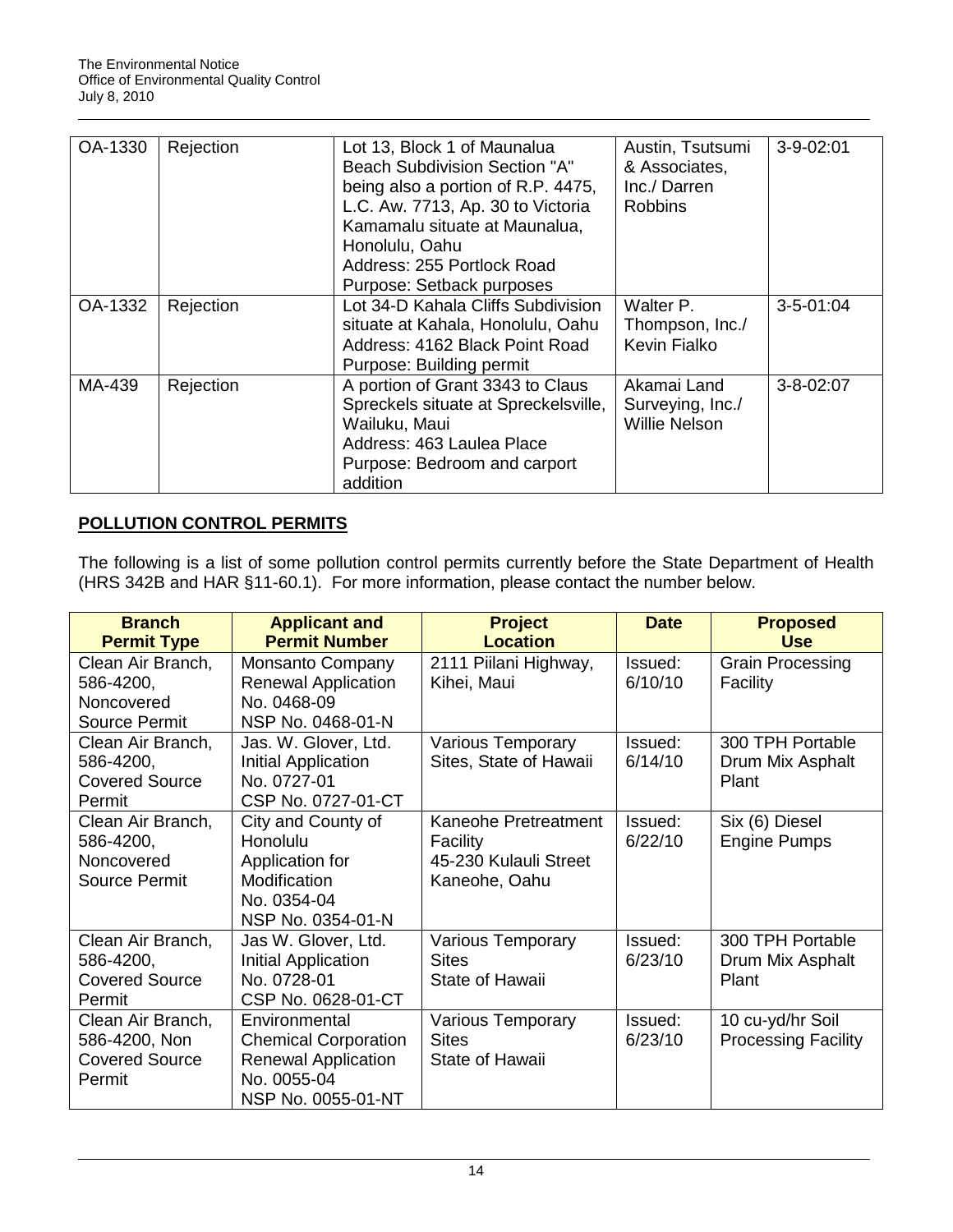## **Notice of Availability, Draft Response Action Memorandum, Environmental Response Project**

The Hawaii Department of Health (HDOH) is proposing a cleanup remedy for the East Kapolei II Pesticide Mixing and Loading (PML) site, which consists of approximately 0.634-acres of land within a 374.515-acre parcel owned by the Department of Hawaiian Home Lands and identified as TMK (1) 9-1- 017: Parcel 93, Honouliuli, Ewa, Oahu, Hawaii. Soils at the site contain various pesticides and pesticiderelated chemicals at elevated concentrations as a result of previous on-site mixing and storage of pesticides for subsequent application to surrounding agricultural fields. The site has been investigated and potential remedies have been evaluated by the HDOH. Based on recommendations from the site environmental consultant, as well as a review of the site investigation report and remedial alternatives analysis report, HDOH has tentatively selected an environmental remedy that combines engineering controls (geomembrane liner and low permeability soil cap) with institutional controls to address contaminated soils on the site. The purpose of this notice is to inform the public and obtain public comment about the environmental response action.

Pursuant to Hawaii Administrative Rules 11-451-15(i), a draft Response Action Memorandum detailing this proposed remedy is available for public review and comment. Comments on the draft Response Action Memorandum will be accepted by HDOH for 30 days, after which HDOH will evaluate all comments received and make a final remedy selection decision for the site.

The Draft Response Action Memorandum and supporting documentation may be reviewed at the HDOH, Hazard Evaluation and Emergency Response Office at 919 Ala Moana Blvd., Room 206, Honolulu, Oahu, Hawaii and at the Kapolei Public Library located at 1020 Manawai Street, Kapolei, Oahu, Hawaii. The Draft Response Action Memorandum and supporting documentation is also available for review online at [http://hawaii.gov/dhhl/publications/east-kapolei-ii-pesticide-mixing-and-loading-site/.](http://hawaii.gov/dhhl/publications/east-kapolei-ii-pesticide-mixing-and-loading-site/) To receive a fact sheet about the project or to review detailed project information (including the Draft Response Action Memorandum) contact Mark Sutterfield at HDOH at (808) 586-4249 or (808) 721-4392.

A public meeting on the draft Response Action Memorandum will be held on **July 14, 2010** at 6:00 p.m. at DHHL, Hale Kalanianaole, 91-5420 Kapolei Parkway, Kapolei, Oahu, Hawaii. Oral and written comments on the draft Response Action Memorandum will be accepted during the 30-day comment period ending on **July 30, 2010**. Written comments should be mailed to: Mark Sutterfield, HDOH, HEER Office, 919 Ala Moana Blvd., Honolulu, HI, 96814, faxed to (808) 586-7357, or emailed to [mark.sutterfield@doh.hawaii.gov.](mailto:mark.sutterfield@doh.hawaii.gov)

## **FEDERAL NOTICES**

## **Environmental Assessment (EA) and Integral National Historic Preservation Act Compliance for Ramp Control Tower Construction and Disposition Alternatives at Hickam AFB, Hawaii**

Under the proposal, the existing Ramp Control Tower (Building 2160) would be replaced by a new tower that would eliminate some of the deficiencies of the existing tower. Building 2160 has many limitations, including: limited line-of-sight to the ramp area; lack of compliance with the Americans with Disabilities Act; spalling of the exterior; and generally inadequate design for current requirements. Under the proposal, the existing tower would be demolished following construction of the new tower.

The existing Ramp Control Tower (Building 2160), which was constructed in 1952, is a close adaptation of the originating definitive design for a "Control Tower Square – Open Type," prepared by the Washington, D.C., architectural-engineering firm Mills & Petticord during 1950 as drawing series 86-06- 01. The structure is highly intact today, and is strongly representative of the earliest Cold War control tower type to be found at Air Force Bases. Building 2160 is interpreted as individually eligible for listing on the National Register of Historic Places (NRHP) in accordance with Section 110(a) (2) of the National Historic Preservation Act (NHPA). As such, any action that has the potential to adversely impact these resources must be evaluated under the National Environmental Policy Act (NEPA).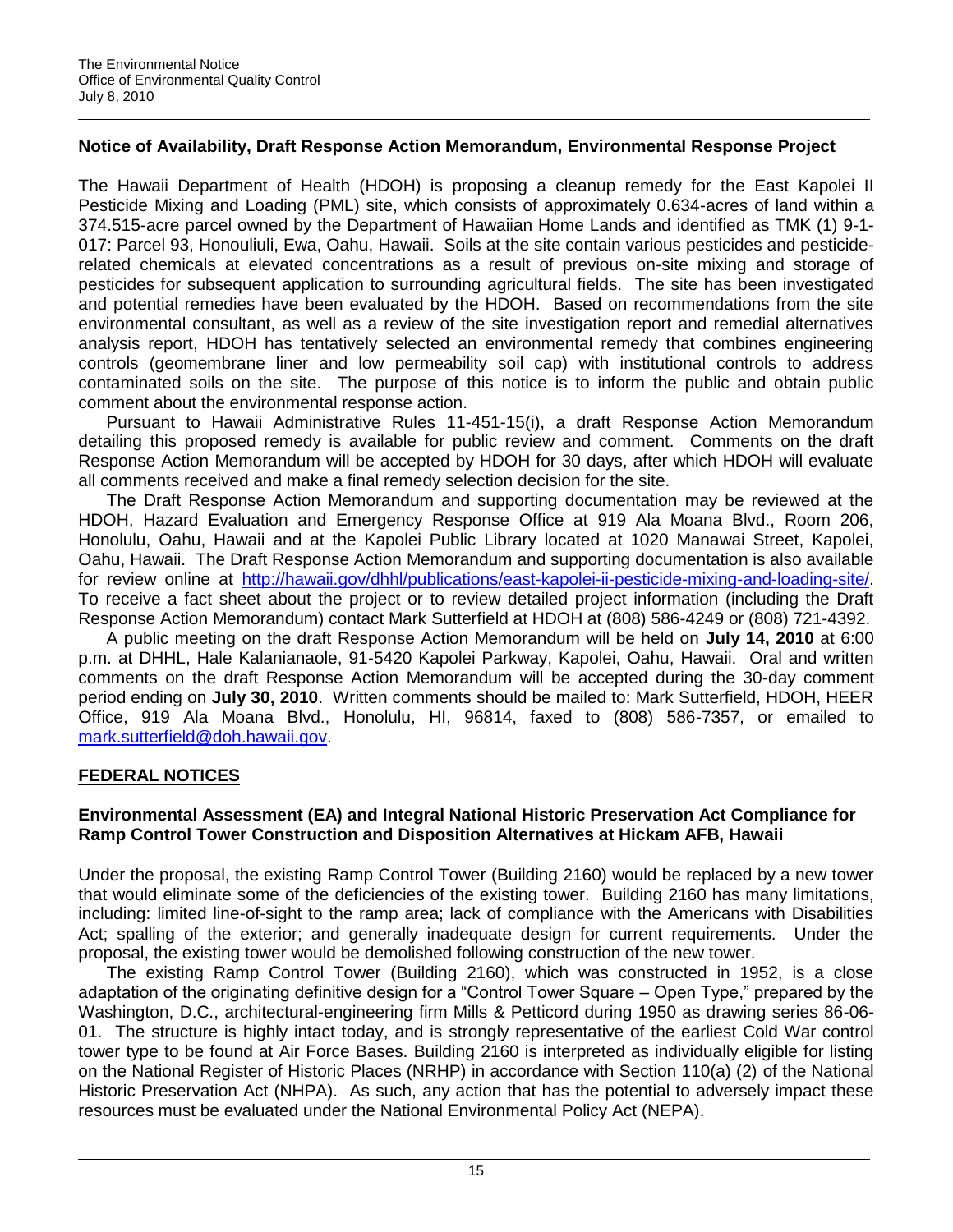In accordance with NEPA (42 United States Code [U.S.C.] §§ 4321-4347), the Council on Environmental Quality (CEQ) NEPA Regulations (40 Code of Federal Regulations [CFR] Parts 1500- 1508), and the United States Air Force"s Environmental Impact Analysis Process (EIAP) (32 CFR Part 989), the Air Force has prepared this Environmental Assessment (EA) that analyzes the potential environmental impacts associated with disposition of the Ramp Control Tower. The EA evaluates the potential environmental impacts associated with disposition alternatives for the Ramp Control Tower. Alternatives identified for evaluation include construction of a new Ramp Control Tower and either: demolition of Building 2160; reuse of Building 2160; or mothballing Building 2160; as well as the No Action Alternative. Compliance with the NHPA is underway through consultation under Section 106 of 36 CFR Part 800.

The United States Air Force invites public review and comment of the Draft Environmental Assessment and Finding of No Significant Impact for the proposed construction of a new ramp control tower at Joint Base Pearl Harbor Hickam. Under the proposal, a new ramp control tower would be constructed on the military portion of the airfield, and the outdated existing tower would be demolished. This document is available at the following locations for a 30-day public review and comment period ending July 30, 2010: Hickam Air Force Base Library, 990 Mills Blvd., Building 595, Hickam AFB, HI; and Salt Lake - Moanalua Public Library, 3225 Salt Lake Blvd., Honolulu, HI 96818. For further information or to submit written comments, please contact: Ms. Tiffany Patrick, 647 CES/CEVP, 75 H St., Hickam AFB, HI 96853; (808) 449-3197.

## **Wake Island Demolition Environmental Assessment**

The Air Force has made available for public review/comment a Draft EA for the proposed demolition of 46 buildings and construction of a bath house, two dormitories, and a multiuse facility on Wake Atoll. The EA evaluates the potential environmental impacts associated with demolishing 46 buildings, removing and disposing of demolition debris, remediating demolition sites, and constructing new facilities. The purpose of the Proposed Action is to reduce the inventory of damaged/deteriorated/underutilized buildings and to provide additional shower, laundry, dormitory, and multiuse facilities in support of a potential contingency personnel buildup on Wake Atoll. The Proposed Action is needed to comply with the Pacific Air Forces Consolidation and Demolition Policy, which directs for the consolidation of base functions and reduction of substandard/excess facilities on base as cost saving measures. Alternatives considered include the Proposed Action and No Action Alternative. The No Action Alternative would not meet the purpose and need for the Proposed Action, but provides a baseline against which the potential environmental impacts of the Proposed Action can be compared. Implementation of the Proposed Action would result in adverse and beneficial environmental impacts. Neither the Proposed Action, nor the No Action Alternative, would result in significant negative impacts.

Written comments and inquiries regarding this document should be directed to Tiffany Patrick, NEPA Technical Support, by mail at 75 H Street, Building 1202, Hickam Air Force Base, HI 96853-5221, or by email at [tiffany.patrick.ctr@hickam.af.mil.](mailto:tiffany.patrick.ctr@hickam.af.mil)

## **Notice of Availability of Final Environmental Impact Statement/Section 4(f) Evaluation for the Honolulu Rail Transit Project (Honolulu High-Capacity Transit Corridor Project)**

This Final Environmental Impact Statement/Section 4(f) Evaluation (Final EIS) is a joint National Environmental Policy Act (NEPA) and Hawaii Revised Statutes Chapter 343 document. It is intended to provide decision makers and the public with information on the Project's environmental impacts and benefits. It also serves as a summary documentation of the consultation conducted in compliance with Section 106 of the National Historic Preservation Act of 1966, as amended, and the Section 4(f) Evaluation prepared pursuant to Section 4(f) of the U.S. Department of Transportation Act of 1966. This Final EIS identifies the Preferred Alternative (the Project), which consists of a 20-mile elevated guideway that will provide high-capacity transit service in the corridor between East Kapolei and Ala Moana Center.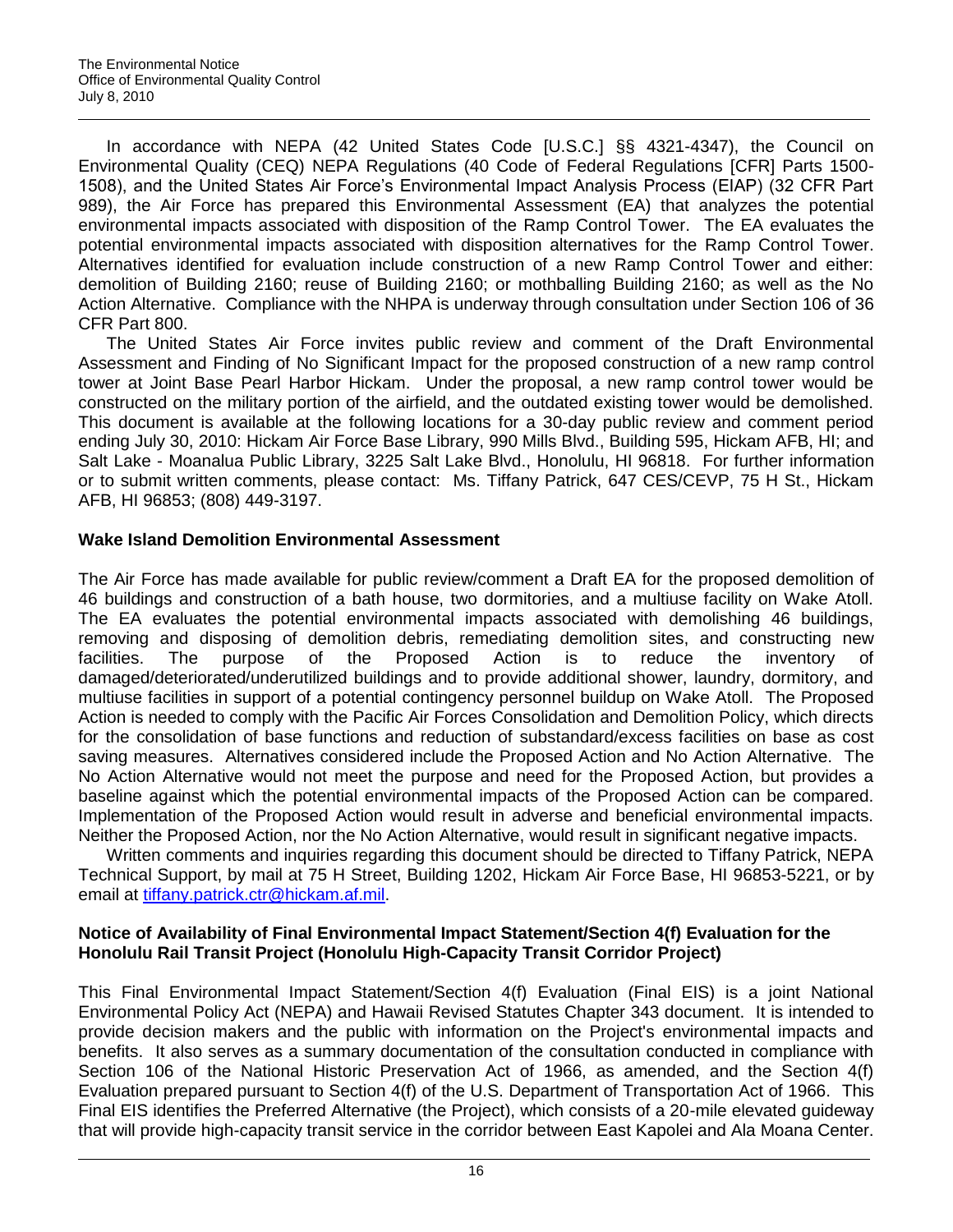The Project includes transit stations, park-and-ride facilities, maintenance and storage facility, and other ancillary facilities to support the transit system. The Final EIS also addresses agency and public comments on the Draft EIS; documents the transportation effects and measures to avoid and minimize effects to the natural and built environments; and includes mitigation and other commitments. Financial implications of construction and operation of the transit system are also evaluated.

New comments relating to the Section 4(f) de minimis impact determinations on two parks and refinement of the design near the airport subsequent to the Draft EIS, may be sent during the 30 days following publication of the Notice of Availability in the Federal Register. Substantive new comments received during this 30-day period, ending on July 26, 2010, will be addressed in the Record of Decision. Comments may be addressed to Ted Matley, Federal Transit Administration, Region IX, U.S. Department of Transportation, 201 Mission Street, Suite 1650, San Francisco, California 94105; or, Wayne Y. Yoshioka, Department of Transportation Services, City and County of Honolulu, 650 South King Street, 3rd Floor, Honolulu, Hawaii 96813. The document is available on the project website at [www.honolulutransit.org/](http://www.honolulutransit.org/) and may be reviewed at the following locations: City Municipal Library, 558 South King Street, All Hawaii State public libraries, City and County of Honolulu Department of Transportation Services, 650 South King Street, 3rd floor. The public can also request the Final EIS in DVD format at no charge or a printed copy of the Final EIS for a reproduction fee by contacting the project information line at (808) 566-2299.